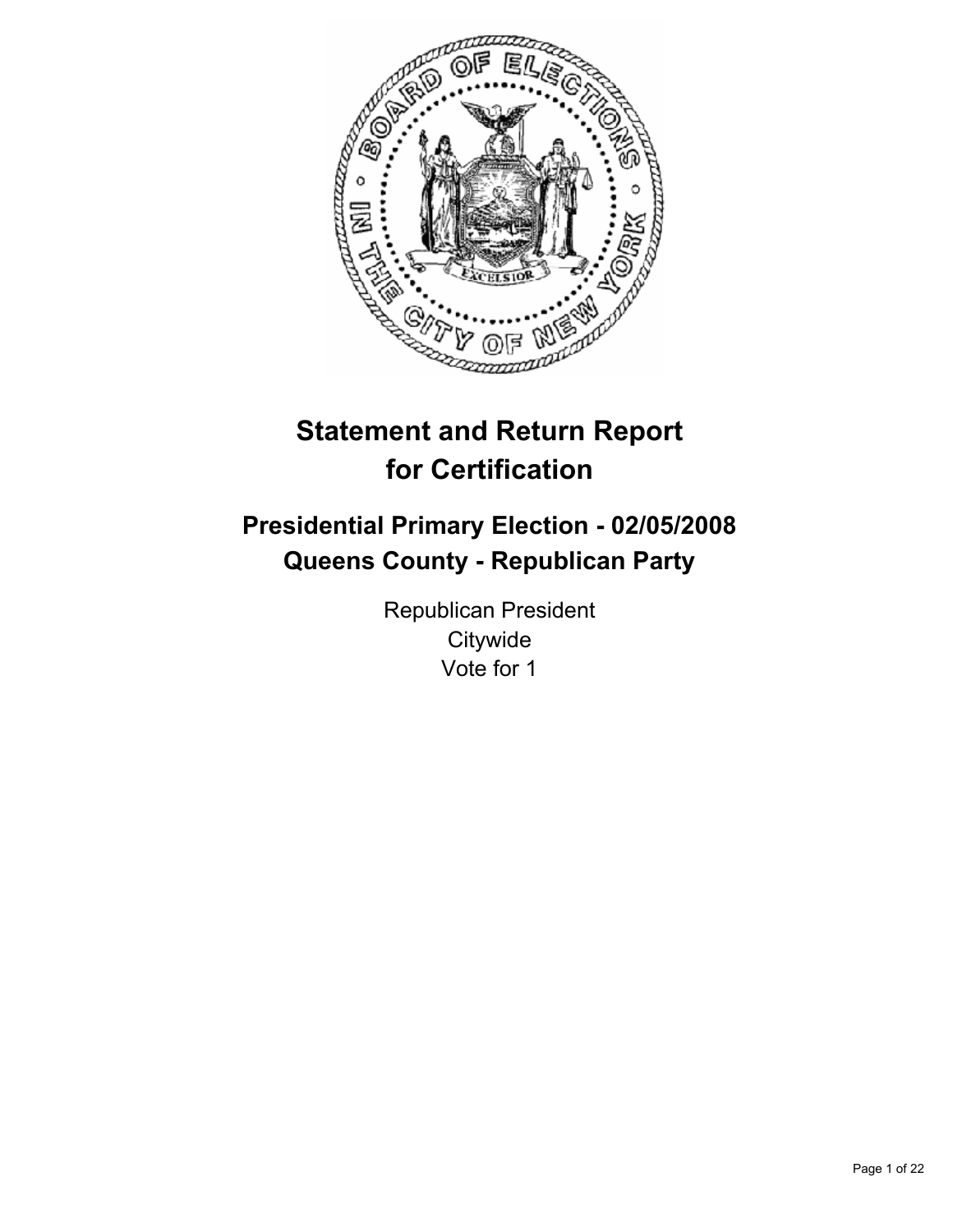

| <b>Assembly District 22</b> |                           |
|-----------------------------|---------------------------|
| <b>EMERGENCY</b>            | 3                         |
| ABSENTEE/MILITARY           | 39                        |
| <b>FEDERAL</b>              | $\boldsymbol{2}$          |
| <b>AFFIDAVIT</b>            | 13                        |
| <b>RON PAUL</b>             | 42                        |
| <b>ALAN KEYES</b>           | 4                         |
| <b>DUNCAN HUNTER</b>        | 5                         |
| <b>RUDY GIULIANI</b>        | 61                        |
| <b>MITT ROMNEY</b>          | 148                       |
| MIKE HUCKABEE               | 101                       |
| <b>JOHN MCCAIN</b>          | 431                       |
| FRED THOMPSON               | 7                         |
| <b>Total Votes</b>          | 799                       |
| <b>Assembly District 24</b> |                           |
| <b>EMERGENCY</b>            | 3                         |
| ABSENTEE/MILITARY           | 40                        |
| <b>FEDERAL</b>              | 6                         |
| <b>AFFIDAVIT</b>            | 14                        |
| <b>RON PAUL</b>             | 57                        |
| <b>ALAN KEYES</b>           | 3                         |
| <b>DUNCAN HUNTER</b>        | $\overline{\mathbf{4}}$   |
| <b>RUDY GIULIANI</b>        | 49                        |
| <b>MITT ROMNEY</b>          | 304                       |
| MIKE HUCKABEE               | 92                        |
| <b>JOHN MCCAIN</b>          | 660                       |
| FRED THOMPSON               | 12                        |
| <b>Total Votes</b>          | 1,181                     |
| <b>Assembly District 25</b> |                           |
| <b>EMERGENCY</b>            | 4                         |
| ABSENTEE/MILITARY           | 23                        |
| <b>FEDERAL</b>              | $\overline{3}$            |
| <b>AFFIDAVIT</b>            | $\overline{7}$            |
| <b>RON PAUL</b>             | 45                        |
| <b>ALAN KEYES</b>           | 0                         |
| <b>DUNCAN HUNTER</b>        | $\ensuremath{\mathsf{3}}$ |
| <b>RUDY GIULIANI</b>        | 36                        |
| <b>MITT ROMNEY</b>          | 175                       |
| MIKE HUCKABEE               | 52                        |
| <b>JOHN MCCAIN</b>          | 367                       |
| FRED THOMPSON               | 3                         |
| <b>Total Votes</b>          | 681                       |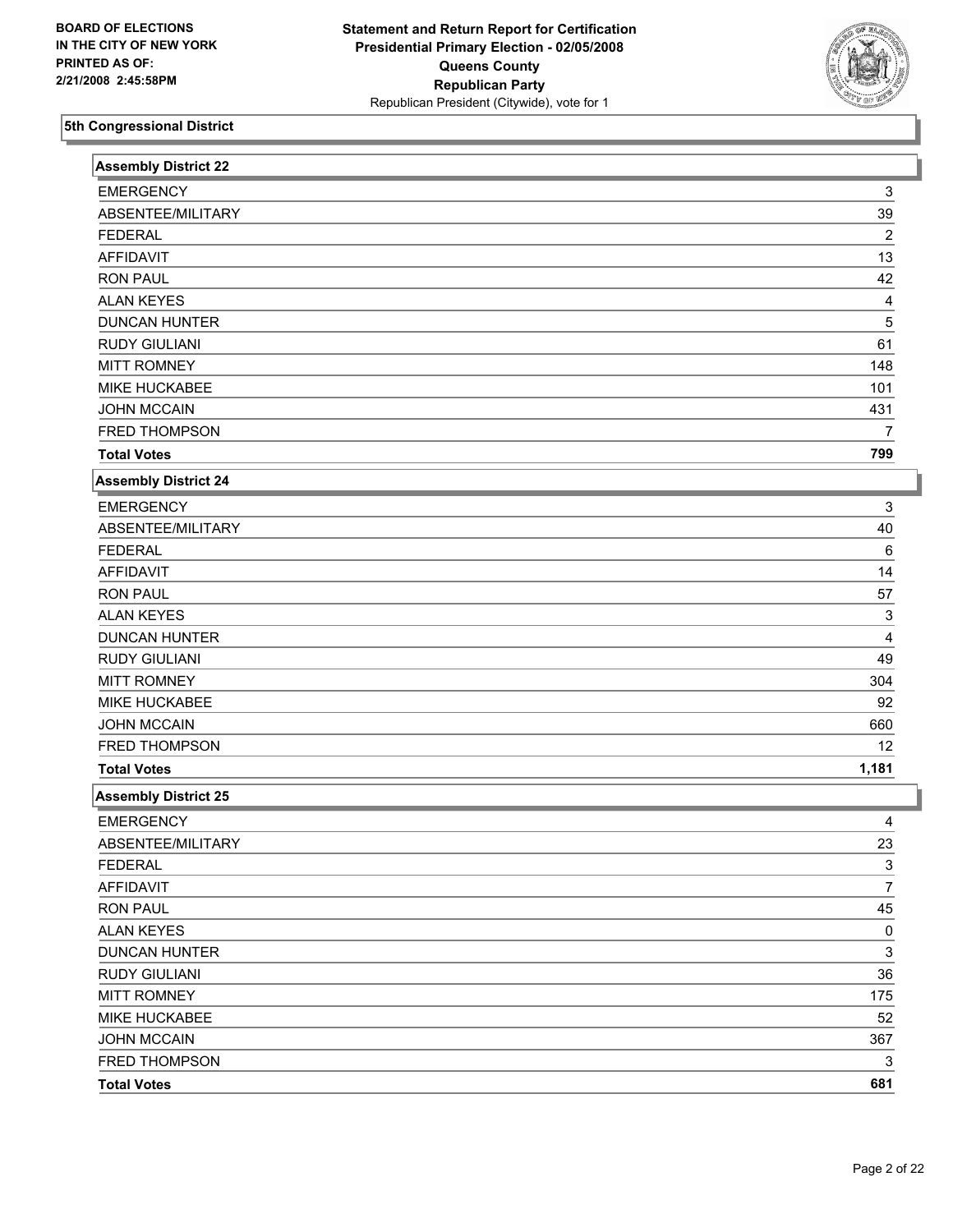

| <b>EMERGENCY</b><br>13<br>ABSENTEE/MILITARY<br>72<br><b>FEDERAL</b><br>6<br><b>AFFIDAVIT</b><br>18<br><b>RON PAUL</b><br>128<br><b>ALAN KEYES</b><br>9<br><b>DUNCAN HUNTER</b><br>11<br><b>RUDY GIULIANI</b><br>105<br><b>MITT ROMNEY</b><br>767<br>MIKE HUCKABEE<br>206<br><b>JOHN MCCAIN</b><br>1,510<br>FRED THOMPSON<br>11<br><b>Total Votes</b><br>2,747<br><b>Assembly District 27</b><br><b>EMERGENCY</b><br>11<br>ABSENTEE/MILITARY<br>3<br><b>FEDERAL</b><br>0<br><b>AFFIDAVIT</b><br>0<br><b>RON PAUL</b><br>2<br><b>ALAN KEYES</b><br>0<br><b>DUNCAN HUNTER</b><br>$\overline{c}$<br><b>RUDY GIULIANI</b><br>4<br><b>MITT ROMNEY</b><br>15<br>MIKE HUCKABEE<br>3<br><b>JOHN MCCAIN</b><br>$30\,$<br>FRED THOMPSON<br>$\mathbf 0$<br><b>Total Votes</b><br>56<br><b>Assembly District 29</b><br><b>EMERGENCY</b><br>Ί<br>ABSENTEE/MILITARY<br>2<br><b>FEDERAL</b><br>0<br>AFFIDAVIT<br>0<br><b>RON PAUL</b><br><b>ALAN KEYES</b><br><b>DUNCAN HUNTER</b><br>0<br><b>RUDY GIULIANI</b><br>0<br><b>MITT ROMNEY</b><br>4<br>MIKE HUCKABEE<br>1<br><b>JOHN MCCAIN</b><br>17<br>FRED THOMPSON<br>0<br>24<br><b>Total Votes</b> | <b>Assembly District 26</b> |  |
|-------------------------------------------------------------------------------------------------------------------------------------------------------------------------------------------------------------------------------------------------------------------------------------------------------------------------------------------------------------------------------------------------------------------------------------------------------------------------------------------------------------------------------------------------------------------------------------------------------------------------------------------------------------------------------------------------------------------------------------------------------------------------------------------------------------------------------------------------------------------------------------------------------------------------------------------------------------------------------------------------------------------------------------------------------------------------------------------------------------------------------------|-----------------------------|--|
|                                                                                                                                                                                                                                                                                                                                                                                                                                                                                                                                                                                                                                                                                                                                                                                                                                                                                                                                                                                                                                                                                                                                     |                             |  |
|                                                                                                                                                                                                                                                                                                                                                                                                                                                                                                                                                                                                                                                                                                                                                                                                                                                                                                                                                                                                                                                                                                                                     |                             |  |
|                                                                                                                                                                                                                                                                                                                                                                                                                                                                                                                                                                                                                                                                                                                                                                                                                                                                                                                                                                                                                                                                                                                                     |                             |  |
|                                                                                                                                                                                                                                                                                                                                                                                                                                                                                                                                                                                                                                                                                                                                                                                                                                                                                                                                                                                                                                                                                                                                     |                             |  |
|                                                                                                                                                                                                                                                                                                                                                                                                                                                                                                                                                                                                                                                                                                                                                                                                                                                                                                                                                                                                                                                                                                                                     |                             |  |
|                                                                                                                                                                                                                                                                                                                                                                                                                                                                                                                                                                                                                                                                                                                                                                                                                                                                                                                                                                                                                                                                                                                                     |                             |  |
|                                                                                                                                                                                                                                                                                                                                                                                                                                                                                                                                                                                                                                                                                                                                                                                                                                                                                                                                                                                                                                                                                                                                     |                             |  |
|                                                                                                                                                                                                                                                                                                                                                                                                                                                                                                                                                                                                                                                                                                                                                                                                                                                                                                                                                                                                                                                                                                                                     |                             |  |
|                                                                                                                                                                                                                                                                                                                                                                                                                                                                                                                                                                                                                                                                                                                                                                                                                                                                                                                                                                                                                                                                                                                                     |                             |  |
|                                                                                                                                                                                                                                                                                                                                                                                                                                                                                                                                                                                                                                                                                                                                                                                                                                                                                                                                                                                                                                                                                                                                     |                             |  |
|                                                                                                                                                                                                                                                                                                                                                                                                                                                                                                                                                                                                                                                                                                                                                                                                                                                                                                                                                                                                                                                                                                                                     |                             |  |
|                                                                                                                                                                                                                                                                                                                                                                                                                                                                                                                                                                                                                                                                                                                                                                                                                                                                                                                                                                                                                                                                                                                                     |                             |  |
|                                                                                                                                                                                                                                                                                                                                                                                                                                                                                                                                                                                                                                                                                                                                                                                                                                                                                                                                                                                                                                                                                                                                     |                             |  |
|                                                                                                                                                                                                                                                                                                                                                                                                                                                                                                                                                                                                                                                                                                                                                                                                                                                                                                                                                                                                                                                                                                                                     |                             |  |
|                                                                                                                                                                                                                                                                                                                                                                                                                                                                                                                                                                                                                                                                                                                                                                                                                                                                                                                                                                                                                                                                                                                                     |                             |  |
|                                                                                                                                                                                                                                                                                                                                                                                                                                                                                                                                                                                                                                                                                                                                                                                                                                                                                                                                                                                                                                                                                                                                     |                             |  |
|                                                                                                                                                                                                                                                                                                                                                                                                                                                                                                                                                                                                                                                                                                                                                                                                                                                                                                                                                                                                                                                                                                                                     |                             |  |
|                                                                                                                                                                                                                                                                                                                                                                                                                                                                                                                                                                                                                                                                                                                                                                                                                                                                                                                                                                                                                                                                                                                                     |                             |  |
|                                                                                                                                                                                                                                                                                                                                                                                                                                                                                                                                                                                                                                                                                                                                                                                                                                                                                                                                                                                                                                                                                                                                     |                             |  |
|                                                                                                                                                                                                                                                                                                                                                                                                                                                                                                                                                                                                                                                                                                                                                                                                                                                                                                                                                                                                                                                                                                                                     |                             |  |
|                                                                                                                                                                                                                                                                                                                                                                                                                                                                                                                                                                                                                                                                                                                                                                                                                                                                                                                                                                                                                                                                                                                                     |                             |  |
|                                                                                                                                                                                                                                                                                                                                                                                                                                                                                                                                                                                                                                                                                                                                                                                                                                                                                                                                                                                                                                                                                                                                     |                             |  |
|                                                                                                                                                                                                                                                                                                                                                                                                                                                                                                                                                                                                                                                                                                                                                                                                                                                                                                                                                                                                                                                                                                                                     |                             |  |
|                                                                                                                                                                                                                                                                                                                                                                                                                                                                                                                                                                                                                                                                                                                                                                                                                                                                                                                                                                                                                                                                                                                                     |                             |  |
|                                                                                                                                                                                                                                                                                                                                                                                                                                                                                                                                                                                                                                                                                                                                                                                                                                                                                                                                                                                                                                                                                                                                     |                             |  |
|                                                                                                                                                                                                                                                                                                                                                                                                                                                                                                                                                                                                                                                                                                                                                                                                                                                                                                                                                                                                                                                                                                                                     |                             |  |
|                                                                                                                                                                                                                                                                                                                                                                                                                                                                                                                                                                                                                                                                                                                                                                                                                                                                                                                                                                                                                                                                                                                                     |                             |  |
|                                                                                                                                                                                                                                                                                                                                                                                                                                                                                                                                                                                                                                                                                                                                                                                                                                                                                                                                                                                                                                                                                                                                     |                             |  |
|                                                                                                                                                                                                                                                                                                                                                                                                                                                                                                                                                                                                                                                                                                                                                                                                                                                                                                                                                                                                                                                                                                                                     |                             |  |
|                                                                                                                                                                                                                                                                                                                                                                                                                                                                                                                                                                                                                                                                                                                                                                                                                                                                                                                                                                                                                                                                                                                                     |                             |  |
|                                                                                                                                                                                                                                                                                                                                                                                                                                                                                                                                                                                                                                                                                                                                                                                                                                                                                                                                                                                                                                                                                                                                     |                             |  |
|                                                                                                                                                                                                                                                                                                                                                                                                                                                                                                                                                                                                                                                                                                                                                                                                                                                                                                                                                                                                                                                                                                                                     |                             |  |
|                                                                                                                                                                                                                                                                                                                                                                                                                                                                                                                                                                                                                                                                                                                                                                                                                                                                                                                                                                                                                                                                                                                                     |                             |  |
|                                                                                                                                                                                                                                                                                                                                                                                                                                                                                                                                                                                                                                                                                                                                                                                                                                                                                                                                                                                                                                                                                                                                     |                             |  |
|                                                                                                                                                                                                                                                                                                                                                                                                                                                                                                                                                                                                                                                                                                                                                                                                                                                                                                                                                                                                                                                                                                                                     |                             |  |
|                                                                                                                                                                                                                                                                                                                                                                                                                                                                                                                                                                                                                                                                                                                                                                                                                                                                                                                                                                                                                                                                                                                                     |                             |  |
|                                                                                                                                                                                                                                                                                                                                                                                                                                                                                                                                                                                                                                                                                                                                                                                                                                                                                                                                                                                                                                                                                                                                     |                             |  |
|                                                                                                                                                                                                                                                                                                                                                                                                                                                                                                                                                                                                                                                                                                                                                                                                                                                                                                                                                                                                                                                                                                                                     |                             |  |
|                                                                                                                                                                                                                                                                                                                                                                                                                                                                                                                                                                                                                                                                                                                                                                                                                                                                                                                                                                                                                                                                                                                                     |                             |  |
|                                                                                                                                                                                                                                                                                                                                                                                                                                                                                                                                                                                                                                                                                                                                                                                                                                                                                                                                                                                                                                                                                                                                     |                             |  |
|                                                                                                                                                                                                                                                                                                                                                                                                                                                                                                                                                                                                                                                                                                                                                                                                                                                                                                                                                                                                                                                                                                                                     |                             |  |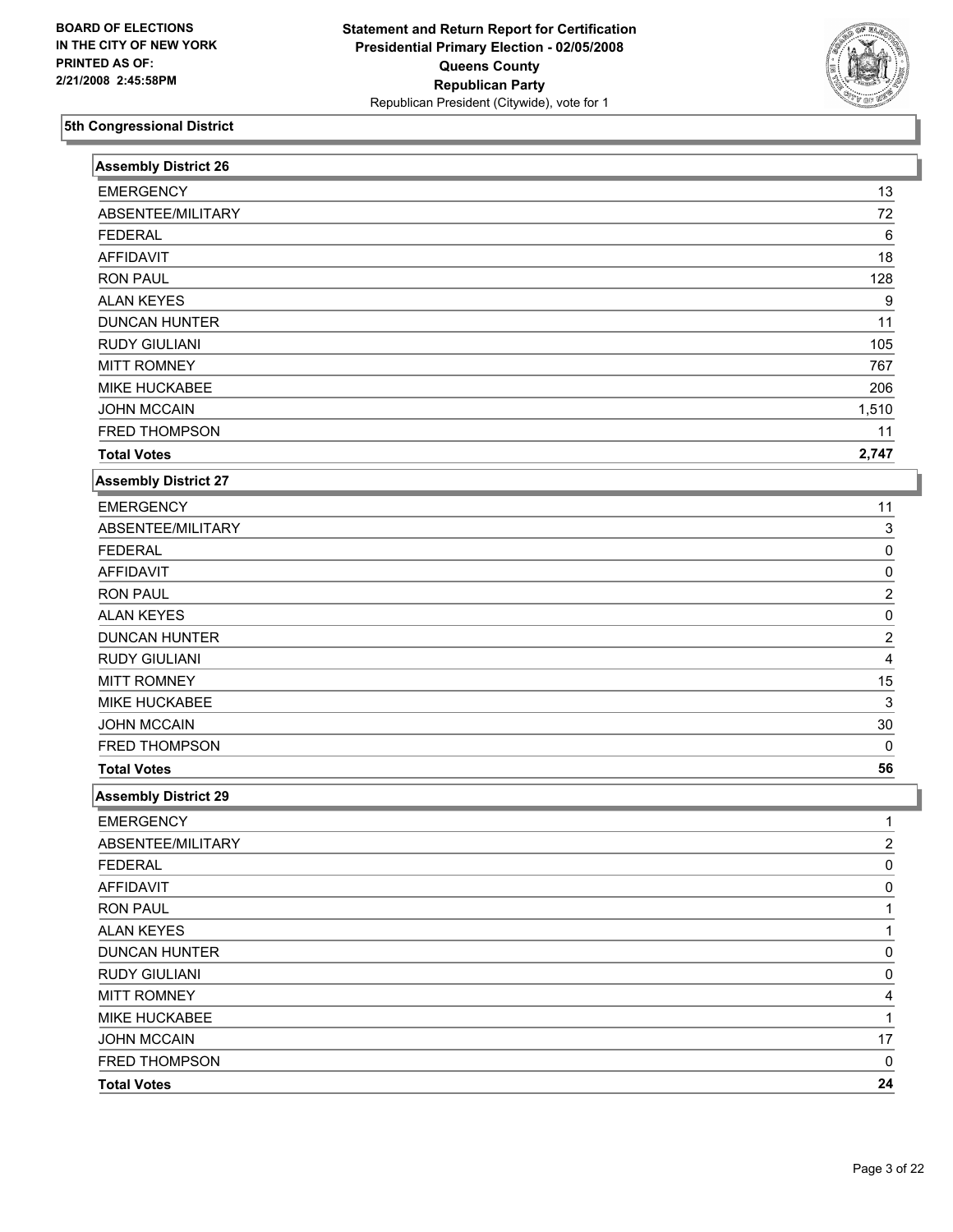

| <b>Assembly District 30</b> |                |  |
|-----------------------------|----------------|--|
| <b>EMERGENCY</b>            | 0              |  |
| ABSENTEE/MILITARY           |                |  |
| <b>FEDERAL</b>              |                |  |
| <b>AFFIDAVIT</b>            | 0              |  |
| <b>RON PAUL</b>             | 0              |  |
| <b>ALAN KEYES</b>           | 0              |  |
| <b>DUNCAN HUNTER</b>        | 0              |  |
| <b>RUDY GIULIANI</b>        | 3              |  |
| <b>MITT ROMNEY</b>          | 11             |  |
| MIKE HUCKABEE               | 2              |  |
| <b>JOHN MCCAIN</b>          | 18             |  |
| FRED THOMPSON               | $\mathbf 0$    |  |
| <b>Total Votes</b>          | 34             |  |
| <b>Assembly District 33</b> |                |  |
| <b>EMERGENCY</b>            | 0              |  |
| ABSENTEE/MILITARY           | 0              |  |
| <b>FEDERAL</b>              | 0              |  |
| <b>AFFIDAVIT</b>            | 0              |  |
| <b>RON PAUL</b>             | 0              |  |
| <b>ALAN KEYES</b>           | 0              |  |
| <b>DUNCAN HUNTER</b>        | 0              |  |
| <b>RUDY GIULIANI</b>        | 0              |  |
| <b>MITT ROMNEY</b>          | 0              |  |
| MIKE HUCKABEE               | 0              |  |
| <b>JOHN MCCAIN</b>          | 0              |  |
| FRED THOMPSON               | 0              |  |
| <b>Total Votes</b>          | 0              |  |
| <b>Assembly District 34</b> |                |  |
| <b>EMERGENCY</b>            | 0              |  |
| ABSENTEE/MILITARY           | $\overline{2}$ |  |
| <b>FEDERAL</b>              | $\overline{0}$ |  |
| <b>AFFIDAVIT</b>            | 2              |  |
| <b>RON PAUL</b>             | 3              |  |
| <b>ALAN KEYES</b>           | 0              |  |
| <b>DUNCAN HUNTER</b>        | 1              |  |
| <b>RUDY GIULIANI</b>        | 3              |  |
| <b>MITT ROMNEY</b>          | 5              |  |
| MIKE HUCKABEE               | 3              |  |
| <b>JOHN MCCAIN</b>          | $20\,$         |  |
| FRED THOMPSON               | 0              |  |
| <b>Total Votes</b>          | 35             |  |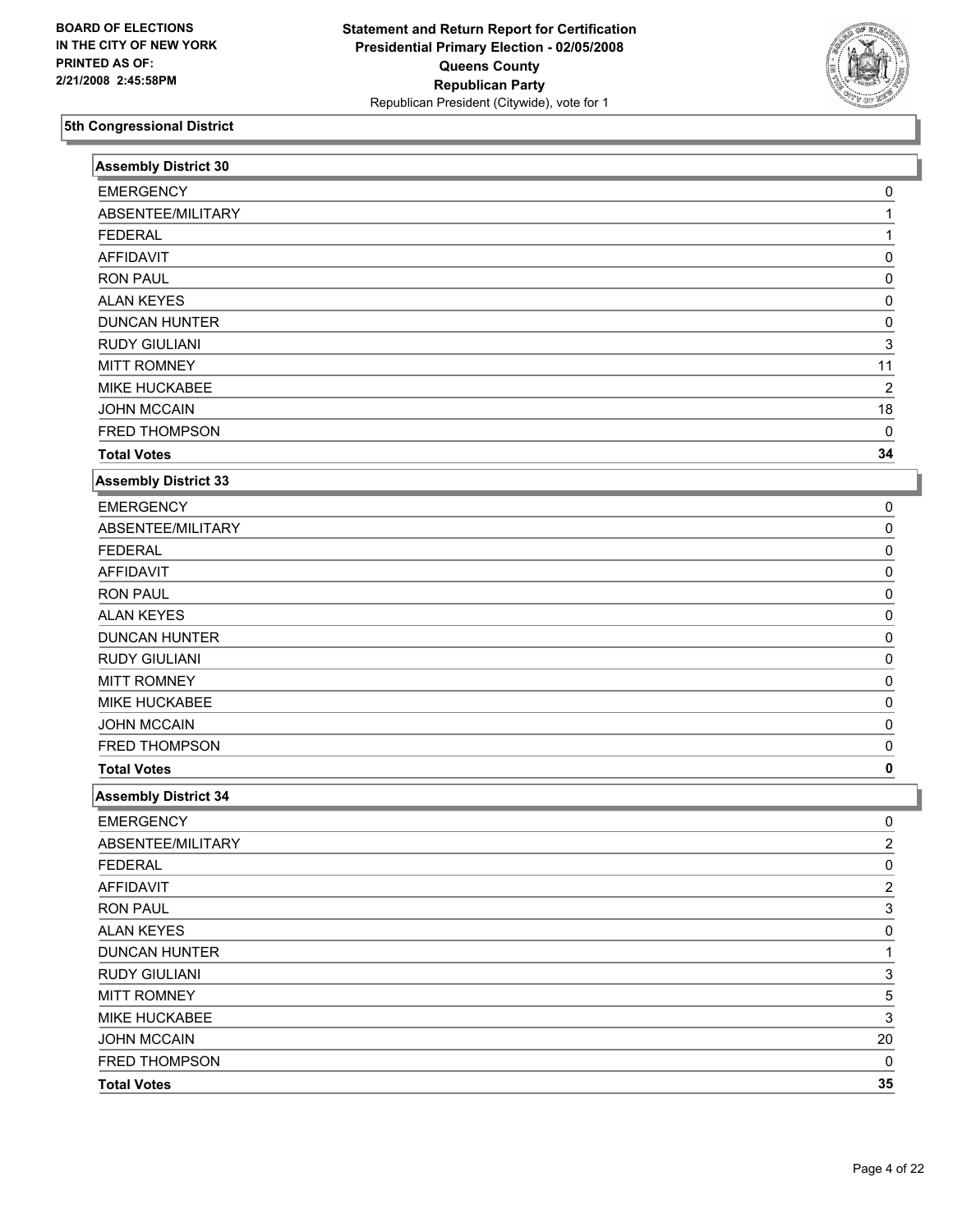

| <b>Assembly District 35</b>                        |                |
|----------------------------------------------------|----------------|
| <b>EMERGENCY</b>                                   | 1              |
| ABSENTEE/MILITARY                                  | 18             |
| <b>FEDERAL</b>                                     | 4              |
| <b>AFFIDAVIT</b>                                   | $\overline{c}$ |
| <b>RON PAUL</b>                                    | 30             |
| <b>ALAN KEYES</b>                                  | 0              |
| <b>DUNCAN HUNTER</b>                               | 3              |
| <b>RUDY GIULIANI</b>                               | 24             |
| <b>MITT ROMNEY</b>                                 | 58             |
| MIKE HUCKABEE                                      | 34             |
| <b>JOHN MCCAIN</b>                                 | 161            |
| FRED THOMPSON                                      | 4              |
| <b>Total Votes</b>                                 | 314            |
| <b>Assembly District 39</b>                        |                |
| <b>EMERGENCY</b>                                   | 4              |
| ABSENTEE/MILITARY                                  | 5              |
| <b>FEDERAL</b>                                     | 3              |
| <b>AFFIDAVIT</b>                                   | 3              |
| <b>RON PAUL</b>                                    | 14             |
| <b>ALAN KEYES</b>                                  | 1              |
| <b>DUNCAN HUNTER</b>                               | 4              |
| <b>RUDY GIULIANI</b>                               | 13             |
| <b>MITT ROMNEY</b>                                 | 15             |
| MIKE HUCKABEE                                      | 18             |
| <b>JOHN MCCAIN</b>                                 | 93             |
| FRED THOMPSON                                      | 0              |
| <b>Total Votes</b>                                 | 158            |
| Total for 5th Congressional District-Queens County |                |
| <b>EMERGENCY</b>                                   | 40             |
| ABSENTEE/MILITARY                                  | 205            |
| <b>FEDERAL</b>                                     | 25             |
| <b>AFFIDAVIT</b>                                   | 59             |
| <b>RON PAUL</b>                                    | 322            |
| <b>ALAN KEYES</b>                                  | 18             |
| <b>DUNCAN HUNTER</b>                               | 33             |
| <b>RUDY GIULIANI</b>                               | 298            |
| <b>MITT ROMNEY</b>                                 | 1,502          |
| MIKE HUCKABEE                                      | 512            |
| <b>JOHN MCCAIN</b>                                 | 3,307          |
| FRED THOMPSON                                      | 37             |
| <b>Total Votes</b>                                 | 6,029          |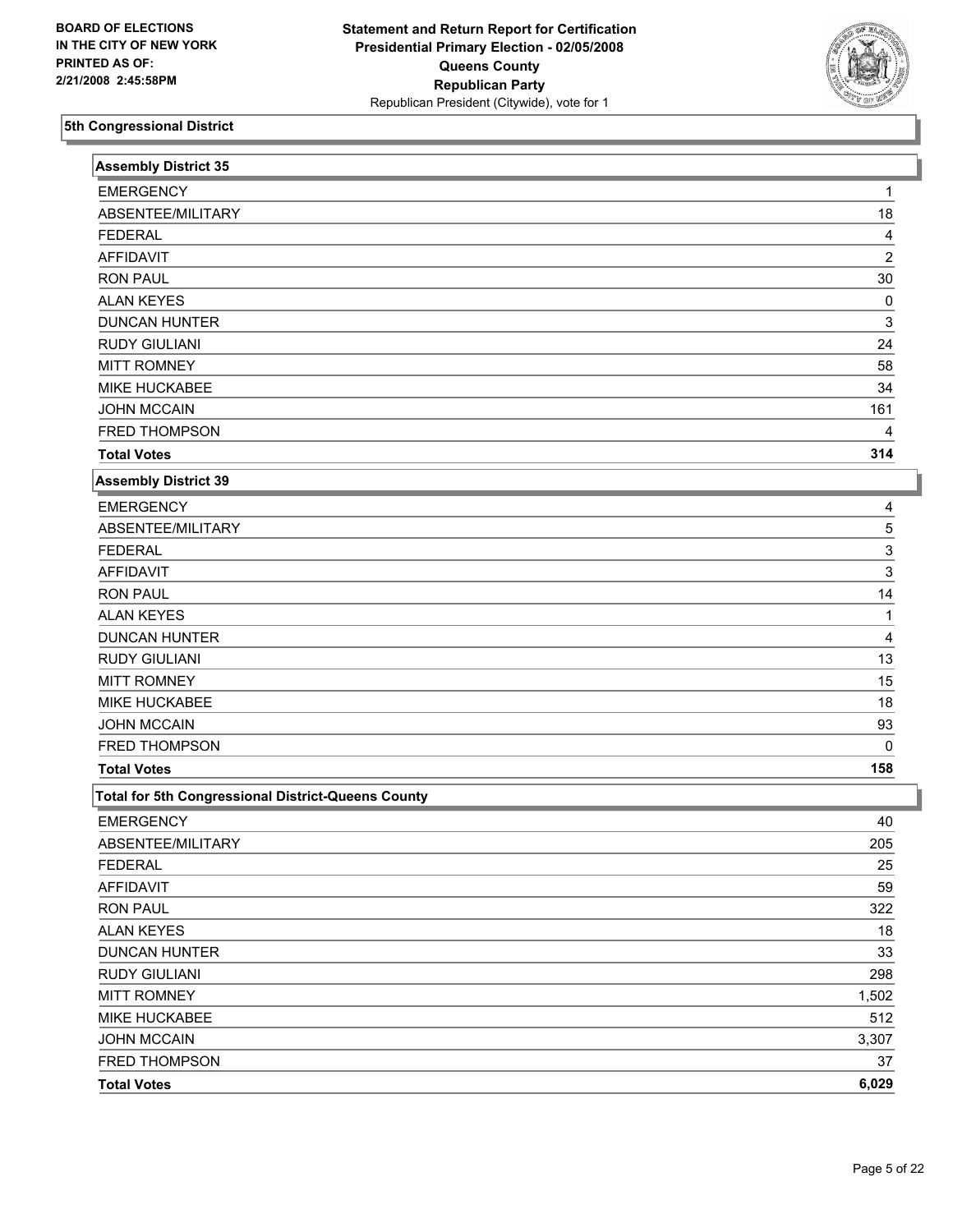

| <b>Assembly District 23</b> |                         |
|-----------------------------|-------------------------|
| <b>EMERGENCY</b>            | 20                      |
| ABSENTEE/MILITARY           | 22                      |
| <b>FEDERAL</b>              | $\boldsymbol{2}$        |
| <b>AFFIDAVIT</b>            | 6                       |
| <b>RON PAUL</b>             | 31                      |
| <b>ALAN KEYES</b>           | 5                       |
| <b>DUNCAN HUNTER</b>        |                         |
| <b>RUDY GIULIANI</b>        | 41                      |
| <b>MITT ROMNEY</b>          | 209                     |
| MIKE HUCKABEE               | 35                      |
| <b>JOHN MCCAIN</b>          | 372                     |
| FRED THOMPSON               | 2                       |
| <b>Total Votes</b>          | 696                     |
| <b>Assembly District 24</b> |                         |
| <b>EMERGENCY</b>            | 2                       |
| ABSENTEE/MILITARY           | 3                       |
| <b>FEDERAL</b>              | 1                       |
| <b>AFFIDAVIT</b>            | $\overline{\mathbf{c}}$ |
| <b>RON PAUL</b>             | 7                       |
| <b>ALAN KEYES</b>           | 0                       |
| <b>DUNCAN HUNTER</b>        | 0                       |
| <b>RUDY GIULIANI</b>        | 13                      |
| <b>MITT ROMNEY</b>          | 38                      |
| MIKE HUCKABEE               | 13                      |
| <b>JOHN MCCAIN</b>          | 74                      |
| FRED THOMPSON               | 0                       |
| <b>Total Votes</b>          | 145                     |
| <b>Assembly District 25</b> |                         |
| <b>EMERGENCY</b>            | 0                       |
| ABSENTEE/MILITARY           | 10                      |
| <b>FEDERAL</b>              | $\overline{3}$          |
| AFFIDAVIT                   | 6                       |
| <b>RON PAUL</b>             | $18$                    |
| <b>ALAN KEYES</b>           | 5                       |
| <b>DUNCAN HUNTER</b>        | 1                       |
| <b>RUDY GIULIANI</b>        | 16                      |
| <b>MITT ROMNEY</b>          | 40                      |
| MIKE HUCKABEE               | 22                      |
| <b>JOHN MCCAIN</b>          | 130                     |
| FRED THOMPSON               | 3                       |
| <b>Total Votes</b>          | 235                     |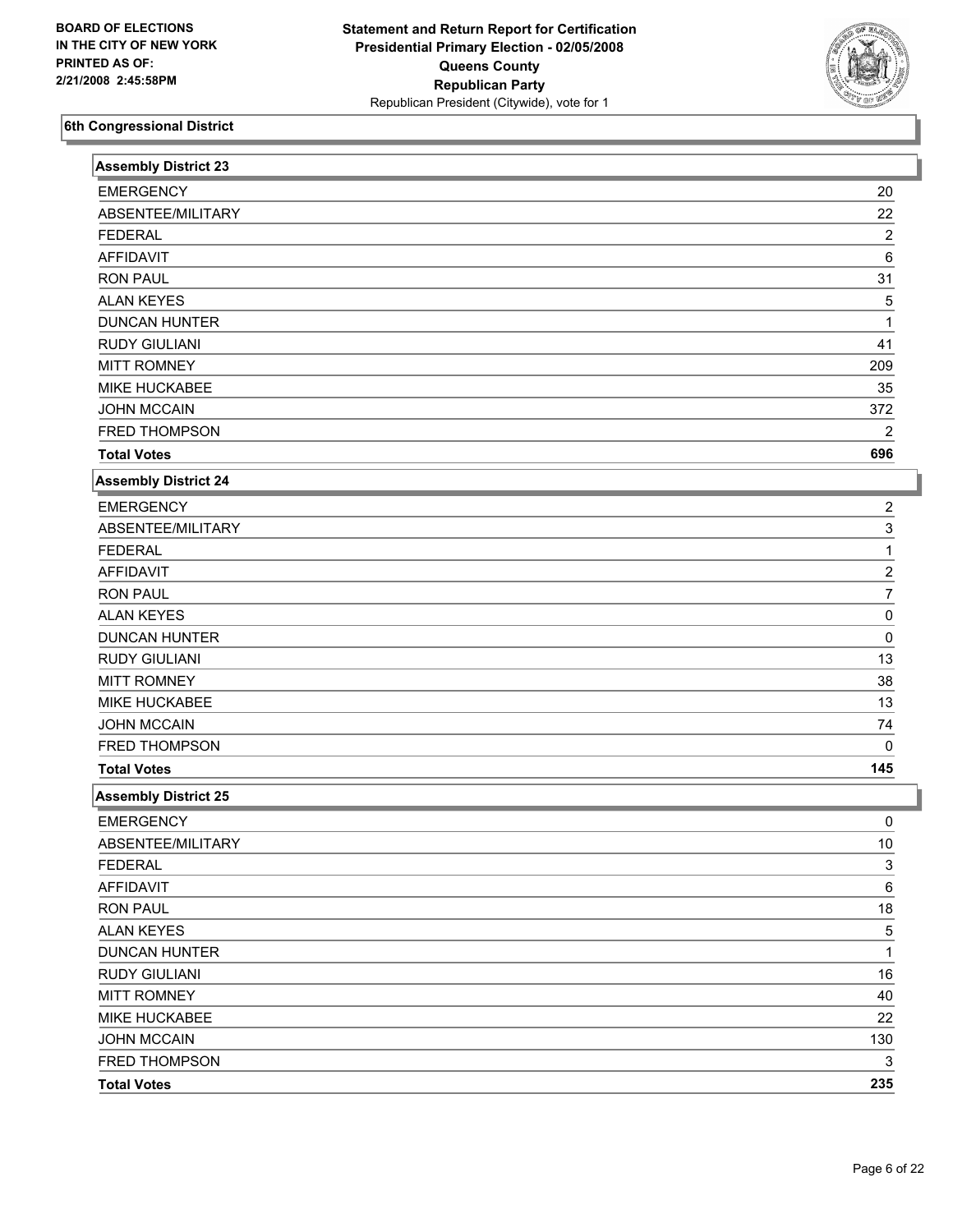

| <b>Assembly District 27</b> |                |
|-----------------------------|----------------|
| <b>EMERGENCY</b>            | 4              |
| ABSENTEE/MILITARY           | 14             |
| <b>FEDERAL</b>              | 6              |
| <b>AFFIDAVIT</b>            | 5              |
| <b>RON PAUL</b>             | 24             |
| <b>ALAN KEYES</b>           | 0              |
| <b>DUNCAN HUNTER</b>        | 2              |
| <b>RUDY GIULIANI</b>        | 19             |
| <b>MITT ROMNEY</b>          | 84             |
| MIKE HUCKABEE               | 17             |
| <b>JOHN MCCAIN</b>          | 166            |
| FRED THOMPSON               | 2              |
| <b>Total Votes</b>          | 314            |
| <b>Assembly District 28</b> |                |
| <b>EMERGENCY</b>            | 0              |
| ABSENTEE/MILITARY           | 3              |
| <b>FEDERAL</b>              | 0              |
| <b>AFFIDAVIT</b>            | 0              |
| <b>RON PAUL</b>             |                |
| <b>ALAN KEYES</b>           | 0              |
| <b>DUNCAN HUNTER</b>        | 0              |
| <b>RUDY GIULIANI</b>        |                |
| <b>MITT ROMNEY</b>          | 8              |
| MIKE HUCKABEE               | 4              |
| <b>JOHN MCCAIN</b>          | 19             |
| FRED THOMPSON               | $\mathbf 0$    |
| <b>Total Votes</b>          | 33             |
| <b>Assembly District 29</b> |                |
| <b>EMERGENCY</b>            | 0              |
| ABSENTEE/MILITARY           | 24             |
| <b>FEDERAL</b>              | 1              |
| <b>AFFIDAVIT</b>            | 7              |
| <b>RON PAUL</b>             | 26             |
| <b>ALAN KEYES</b>           | 7              |
| <b>DUNCAN HUNTER</b>        | $\overline{2}$ |
| <b>RUDY GIULIANI</b>        | 14             |
| <b>MITT ROMNEY</b>          | 69             |
| MIKE HUCKABEE               | 37             |
| JOHN MCCAIN                 | 137            |
| FRED THOMPSON               | 16             |
| <b>Total Votes</b>          | 308            |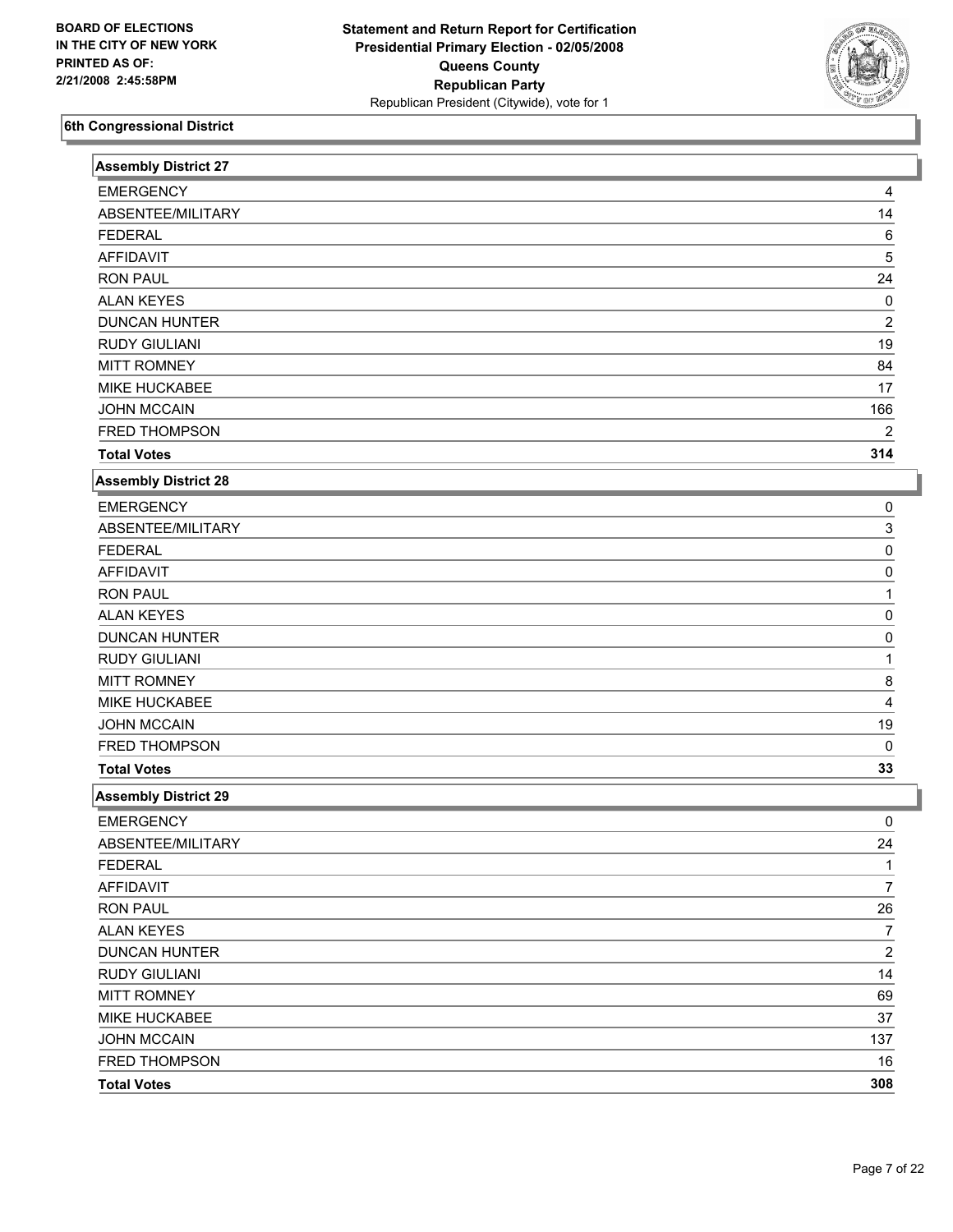

| <b>Assembly District 31</b> |                  |
|-----------------------------|------------------|
| <b>EMERGENCY</b>            | 5                |
| ABSENTEE/MILITARY           | 47               |
| <b>FEDERAL</b>              | 0                |
| <b>AFFIDAVIT</b>            | 3                |
| <b>RON PAUL</b>             | 34               |
| <b>ALAN KEYES</b>           | 4                |
| <b>DUNCAN HUNTER</b>        | $\boldsymbol{2}$ |
| <b>RUDY GIULIANI</b>        | 25               |
| <b>MITT ROMNEY</b>          | 71               |
| MIKE HUCKABEE               | 39               |
| <b>JOHN MCCAIN</b>          | 179              |
| FRED THOMPSON               | 8                |
| <b>Total Votes</b>          | 362              |
| <b>Assembly District 32</b> |                  |
| <b>EMERGENCY</b>            |                  |
| ABSENTEE/MILITARY           | 7                |
| <b>FEDERAL</b>              | 1                |
| <b>AFFIDAVIT</b>            | 8                |
| <b>RON PAUL</b>             | 18               |
| <b>ALAN KEYES</b>           | 5                |
| <b>DUNCAN HUNTER</b>        | 4                |
| <b>RUDY GIULIANI</b>        | 14               |
| <b>MITT ROMNEY</b>          | 33               |
| MIKE HUCKABEE               | 28               |
| <b>JOHN MCCAIN</b>          | 107              |
| FRED THOMPSON               | 3                |
| <b>Total Votes</b>          | 212              |
| <b>Assembly District 33</b> |                  |
| <b>EMERGENCY</b>            | 0                |
| ABSENTEE/MILITARY           | 34               |
| <b>FEDERAL</b>              | $\frac{3}{5}$    |
| AFFIDAVIT                   | 5                |
| <b>RON PAUL</b>             | 40               |
| <b>ALAN KEYES</b>           | 1                |
| <b>DUNCAN HUNTER</b>        | 0                |
| <b>RUDY GIULIANI</b>        | 26               |
| <b>MITT ROMNEY</b>          | 159              |
| MIKE HUCKABEE               | 77               |
| <b>JOHN MCCAIN</b>          | 369              |
| FRED THOMPSON               | 8                |
| <b>Total Votes</b>          | 680              |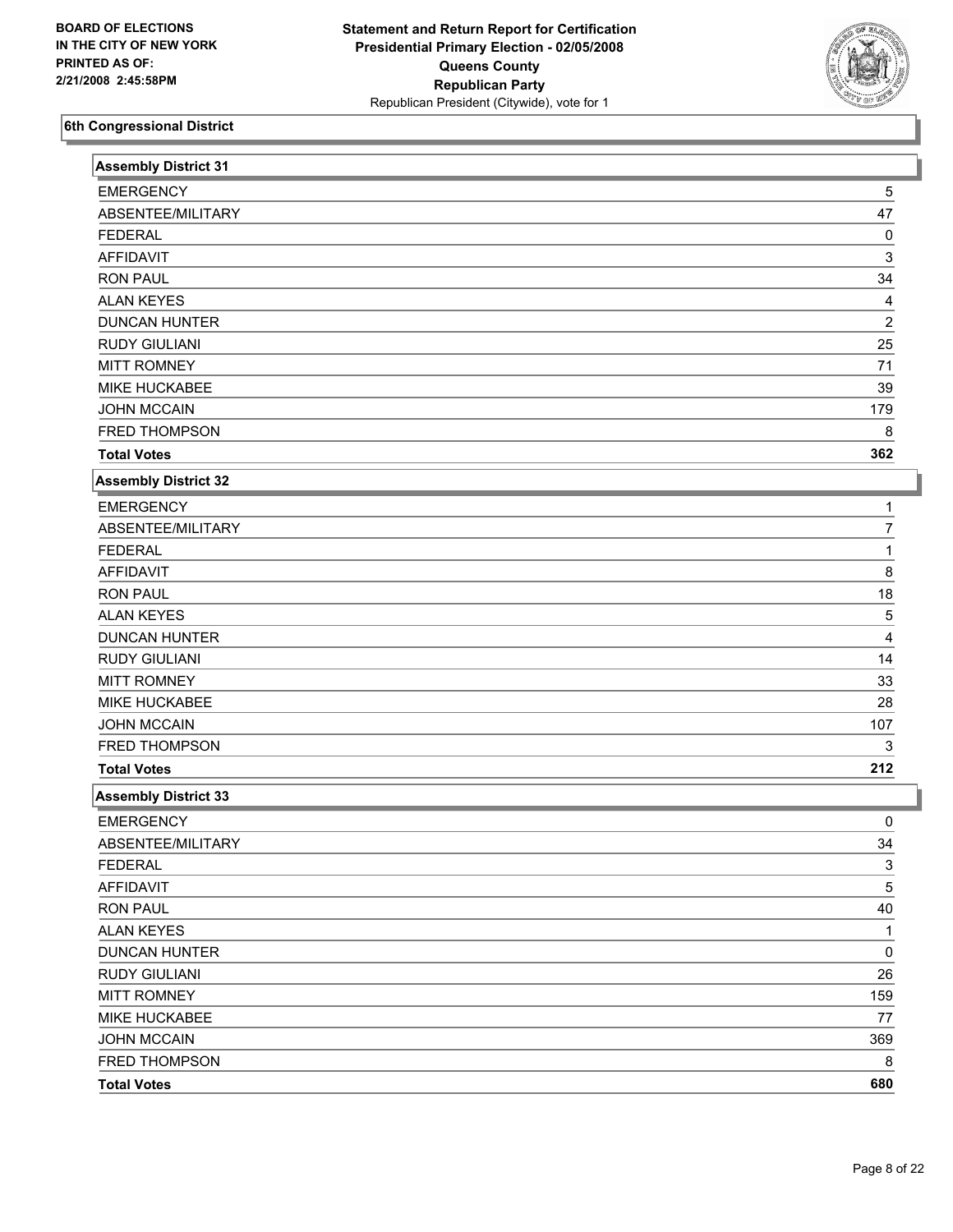

| <b>Assembly District 38</b>                               |          |
|-----------------------------------------------------------|----------|
| <b>EMERGENCY</b>                                          |          |
| ABSENTEE/MILITARY                                         | 7        |
| <b>FEDERAL</b>                                            |          |
| <b>AFFIDAVIT</b>                                          | $\Omega$ |
| <b>RON PAUL</b>                                           | 24       |
| <b>ALAN KEYES</b>                                         | 2        |
| <b>DUNCAN HUNTER</b>                                      | $\Omega$ |
| <b>RUDY GIULIANI</b>                                      | 11       |
| <b>MITT ROMNEY</b>                                        | 31       |
| <b>MIKE HUCKABEE</b>                                      | 15       |
| <b>JOHN MCCAIN</b>                                        | 99       |
| FRED THOMPSON                                             | 0        |
| <b>Total Votes</b>                                        | 182      |
| <b>Total for 6th Congressional District-Queens County</b> |          |
| <b>EMERGENCY</b>                                          | 33       |
| ABSENTEE/MILITARY                                         | 171      |
| <b>FEDERAL</b>                                            | 18       |
| <b>AFFIDAVIT</b>                                          | 42       |
| <b>RON PAUL</b>                                           | 223      |
| <b>ALAN KEYES</b>                                         | 29       |
| <b>DUNCAN HUNTER</b>                                      | 12       |
| <b>RUDY GIULIANI</b>                                      | 180      |
| <b>MITT ROMNEY</b>                                        | 742      |
| MIKE HUCKABEE                                             | 287      |
| <b>JOHN MCCAIN</b>                                        | 1,652    |
| FRED THOMPSON                                             | 42       |
| <b>Total Votes</b>                                        | 3,167    |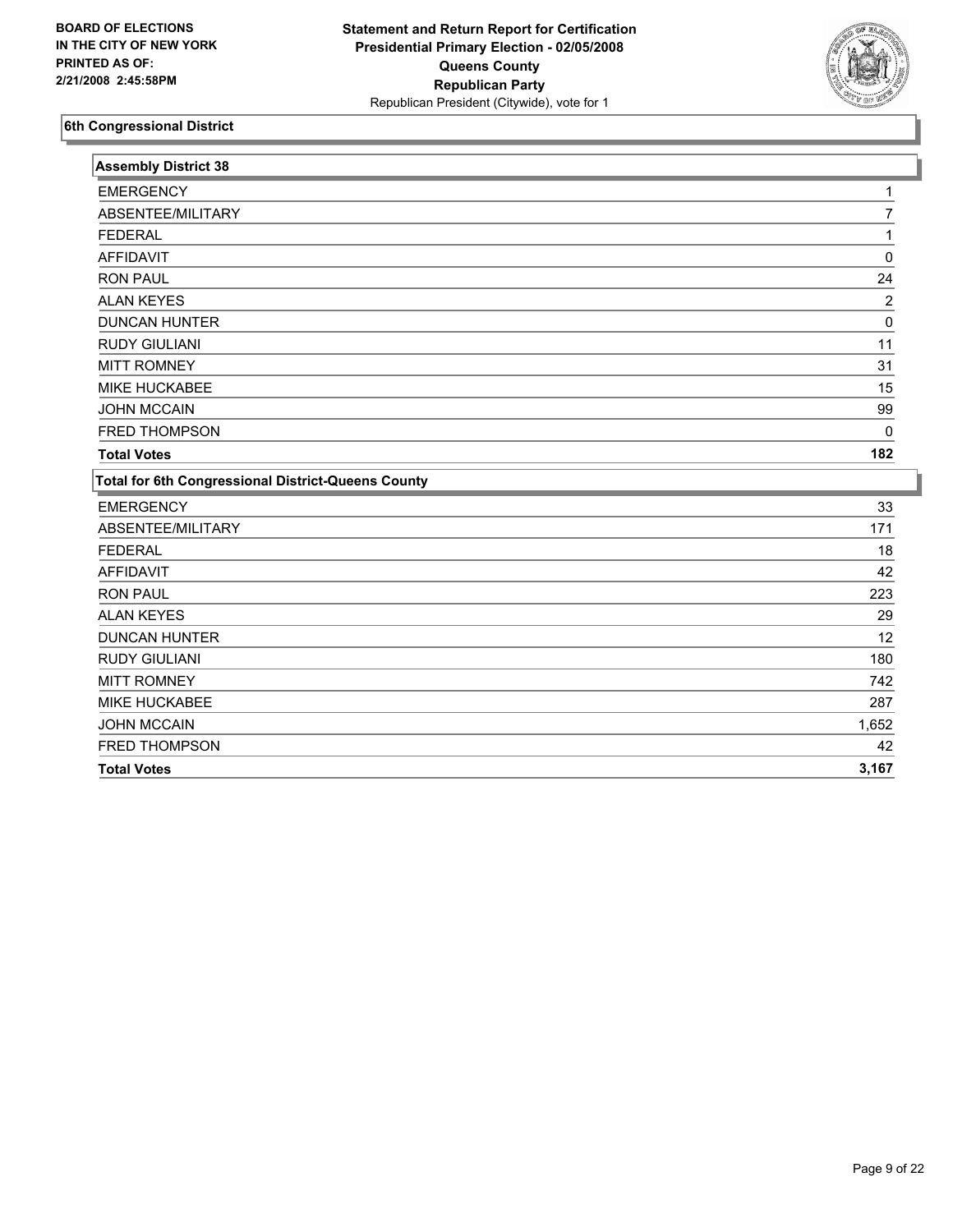

| <b>Assembly District 27</b> |                         |  |
|-----------------------------|-------------------------|--|
| <b>EMERGENCY</b>            | 0                       |  |
| ABSENTEE/MILITARY           | 8                       |  |
| <b>FEDERAL</b>              | 0                       |  |
| <b>AFFIDAVIT</b>            | 4                       |  |
| <b>RON PAUL</b>             | 15                      |  |
| <b>ALAN KEYES</b>           | $\overline{c}$          |  |
| <b>DUNCAN HUNTER</b>        | 0                       |  |
| <b>RUDY GIULIANI</b>        | 15                      |  |
| <b>MITT ROMNEY</b>          | 70                      |  |
| MIKE HUCKABEE               | 34                      |  |
| <b>JOHN MCCAIN</b>          | 154                     |  |
| FRED THOMPSON               | 3                       |  |
| <b>Total Votes</b>          | 293                     |  |
| <b>Assembly District 30</b> |                         |  |
| <b>EMERGENCY</b>            | 13                      |  |
| ABSENTEE/MILITARY           | 25                      |  |
| <b>FEDERAL</b>              | $\overline{\mathbf{c}}$ |  |
| <b>AFFIDAVIT</b>            | 5                       |  |
| <b>RON PAUL</b>             | 34                      |  |
| <b>ALAN KEYES</b>           |                         |  |
| <b>DUNCAN HUNTER</b>        | 4                       |  |
| <b>RUDY GIULIANI</b>        | 40                      |  |
| <b>MITT ROMNEY</b>          | 150                     |  |
| MIKE HUCKABEE               | 41                      |  |
| <b>JOHN MCCAIN</b>          | 327                     |  |
| FRED THOMPSON               | 2                       |  |
| <b>Total Votes</b>          | 599                     |  |
| <b>Assembly District 34</b> |                         |  |
| <b>EMERGENCY</b>            | 16                      |  |
| ABSENTEE/MILITARY           | 18                      |  |
| <b>FEDERAL</b>              | 9                       |  |
| <b>AFFIDAVIT</b>            | $16$                    |  |
| <b>RON PAUL</b>             | 62                      |  |
| <b>ALAN KEYES</b>           | $\overline{c}$          |  |
| <b>DUNCAN HUNTER</b>        | 4                       |  |
| <b>RUDY GIULIANI</b>        | 42                      |  |
| <b>MITT ROMNEY</b>          | 173                     |  |
| MIKE HUCKABEE               | 70                      |  |
| <b>JOHN MCCAIN</b>          | 492                     |  |
| FRED THOMPSON               | 8                       |  |
| <b>Total Votes</b>          | 853                     |  |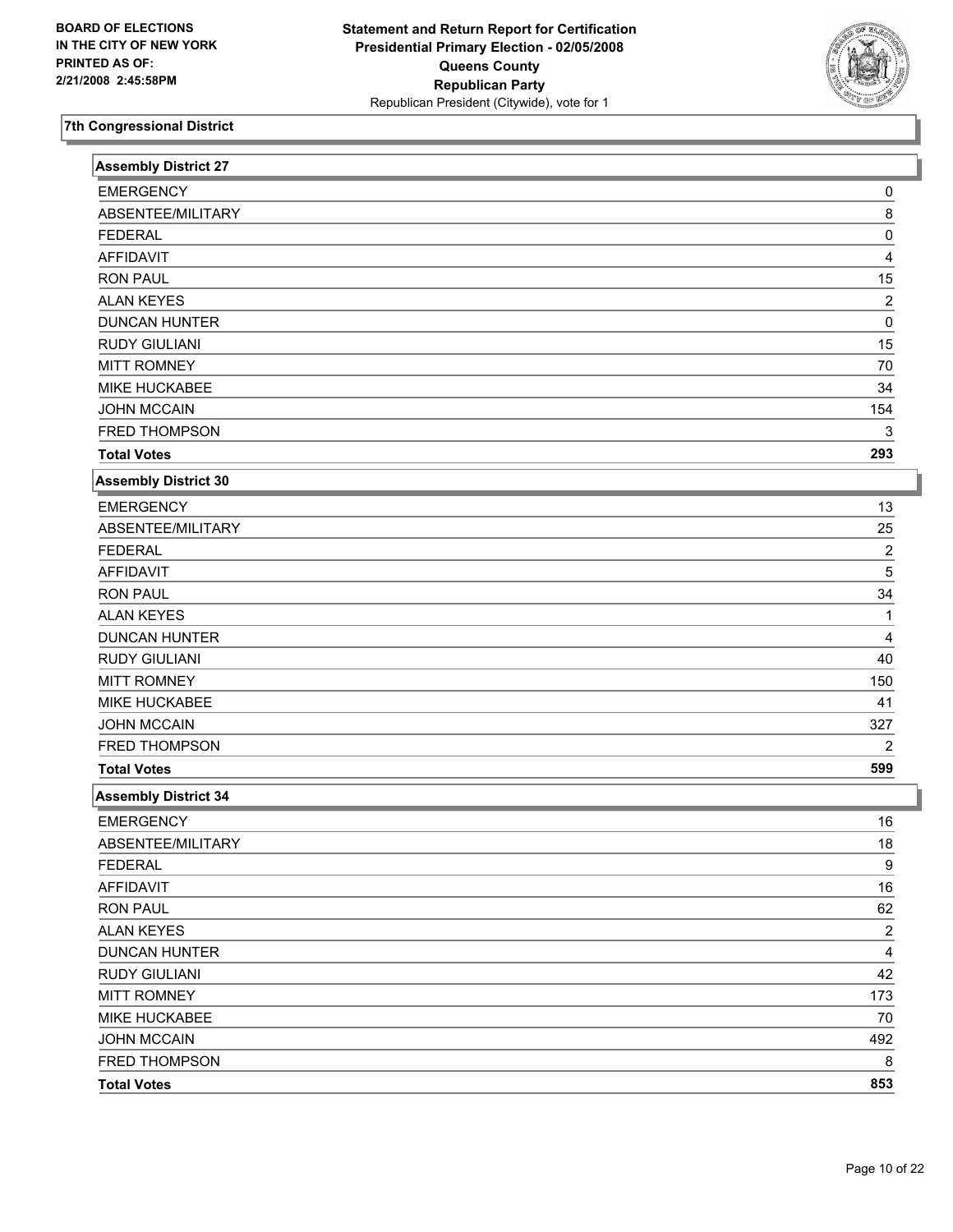

| <b>Assembly District 35</b> |                |  |
|-----------------------------|----------------|--|
| <b>EMERGENCY</b>            | 4              |  |
| ABSENTEE/MILITARY           | 8              |  |
| <b>FEDERAL</b>              | 1              |  |
| <b>AFFIDAVIT</b>            | $\overline{c}$ |  |
| <b>RON PAUL</b>             | 19             |  |
| <b>ALAN KEYES</b>           | 0              |  |
| <b>DUNCAN HUNTER</b>        | 3              |  |
| <b>RUDY GIULIANI</b>        | 22             |  |
| <b>MITT ROMNEY</b>          | 22             |  |
| MIKE HUCKABEE               | 24             |  |
| <b>JOHN MCCAIN</b>          | 85             |  |
| FRED THOMPSON               |                |  |
| <b>Total Votes</b>          | 176            |  |
| <b>Assembly District 36</b> |                |  |
| <b>EMERGENCY</b>            | 0              |  |
| ABSENTEE/MILITARY           | 0              |  |
| <b>FEDERAL</b>              | 0              |  |
| <b>AFFIDAVIT</b>            | 0              |  |
| <b>RON PAUL</b>             | 2              |  |
| <b>ALAN KEYES</b>           | 0              |  |
| <b>DUNCAN HUNTER</b>        | 0              |  |
| <b>RUDY GIULIANI</b>        |                |  |
| <b>MITT ROMNEY</b>          | 3              |  |
| MIKE HUCKABEE               | 0              |  |
| <b>JOHN MCCAIN</b>          | 13             |  |
| FRED THOMPSON               | 0              |  |
| <b>Total Votes</b>          | 19             |  |
| <b>Assembly District 37</b> |                |  |
| <b>EMERGENCY</b>            | 2              |  |
| ABSENTEE/MILITARY           | 4              |  |
| <b>FEDERAL</b>              | $\overline{0}$ |  |
| <b>AFFIDAVIT</b>            | 3              |  |
| <b>RON PAUL</b>             | 17             |  |
| <b>ALAN KEYES</b>           | 1              |  |
| <b>DUNCAN HUNTER</b>        | 0              |  |
| <b>RUDY GIULIANI</b>        | 8              |  |
| <b>MITT ROMNEY</b>          | 48             |  |
| MIKE HUCKABEE               | $18$           |  |
| <b>JOHN MCCAIN</b>          | 95             |  |
| FRED THOMPSON               | 1              |  |
| <b>Total Votes</b>          | 188            |  |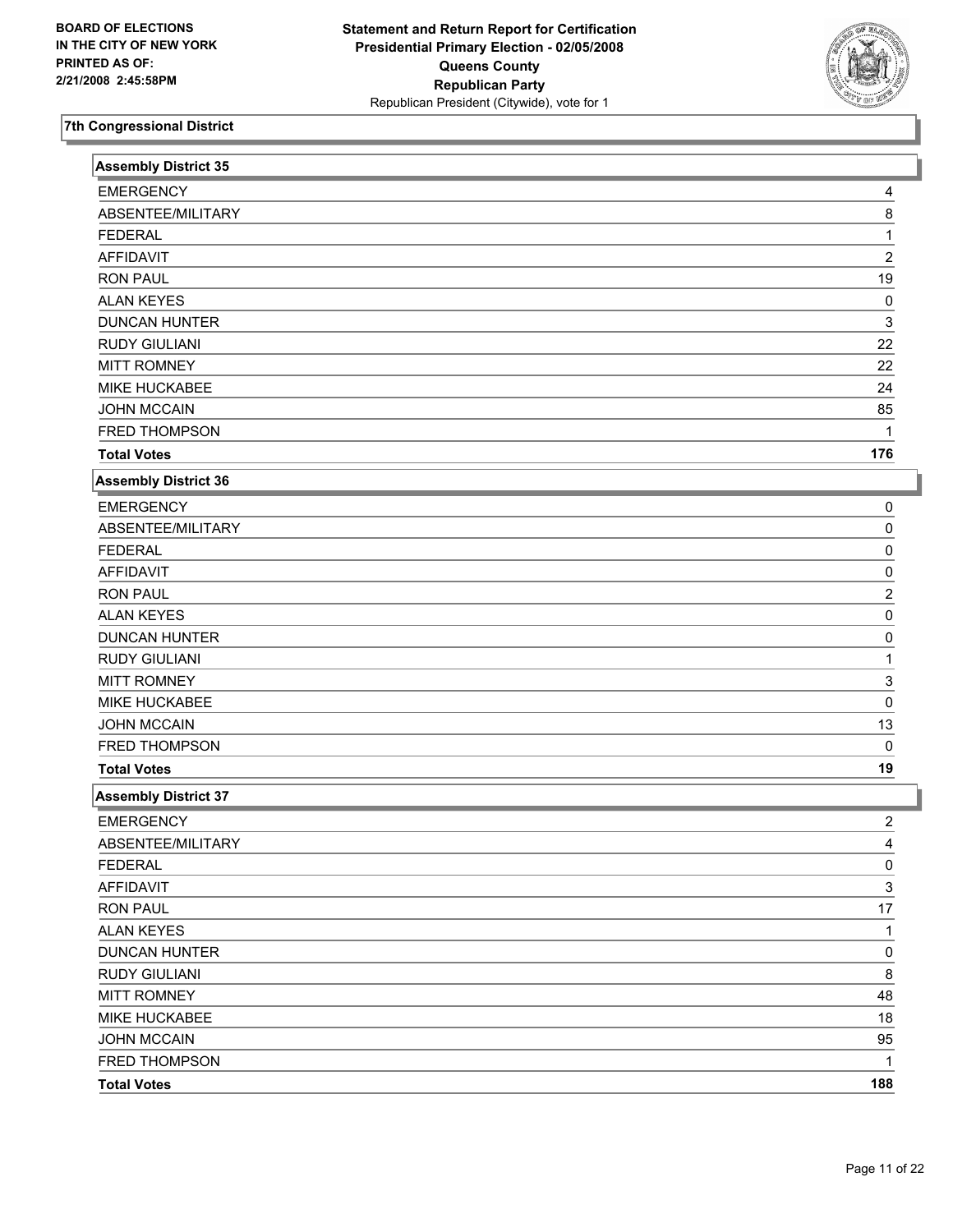

| <b>Assembly District 39</b>                               |                         |
|-----------------------------------------------------------|-------------------------|
| <b>EMERGENCY</b>                                          | 3                       |
| ABSENTEE/MILITARY                                         | 11                      |
| <b>FEDERAL</b>                                            | 0                       |
| <b>AFFIDAVIT</b>                                          | 4                       |
| <b>RON PAUL</b>                                           | 29                      |
| <b>ALAN KEYES</b>                                         | $\overline{\mathbf{c}}$ |
| <b>DUNCAN HUNTER</b>                                      | 3                       |
| <b>RUDY GIULIANI</b>                                      | 11                      |
| <b>MITT ROMNEY</b>                                        | 72                      |
| MIKE HUCKABEE                                             | 25                      |
| <b>JOHN MCCAIN</b>                                        | 154                     |
| <b>FRED THOMPSON</b>                                      | 4                       |
| <b>Total Votes</b>                                        | 300                     |
| <b>Total for 7th Congressional District-Queens County</b> |                         |
| <b>EMERGENCY</b>                                          | 38                      |
| ABSENTEE/MILITARY                                         | 74                      |
| <b>FEDERAL</b>                                            | 12                      |
| <b>AFFIDAVIT</b>                                          | 34                      |
| <b>RON PAUL</b>                                           | 178                     |
| <b>ALAN KEYES</b>                                         | 8                       |
| <b>DUNCAN HUNTER</b>                                      | 14                      |
| <b>RUDY GIULIANI</b>                                      | 139                     |
| <b>MITT ROMNEY</b>                                        | 538                     |
| <b>MIKE HUCKABEE</b>                                      | 212                     |
| <b>JOHN MCCAIN</b>                                        | 1,320                   |
| FRED THOMPSON                                             | 19                      |
| <b>Total Votes</b>                                        | 2,428                   |
|                                                           |                         |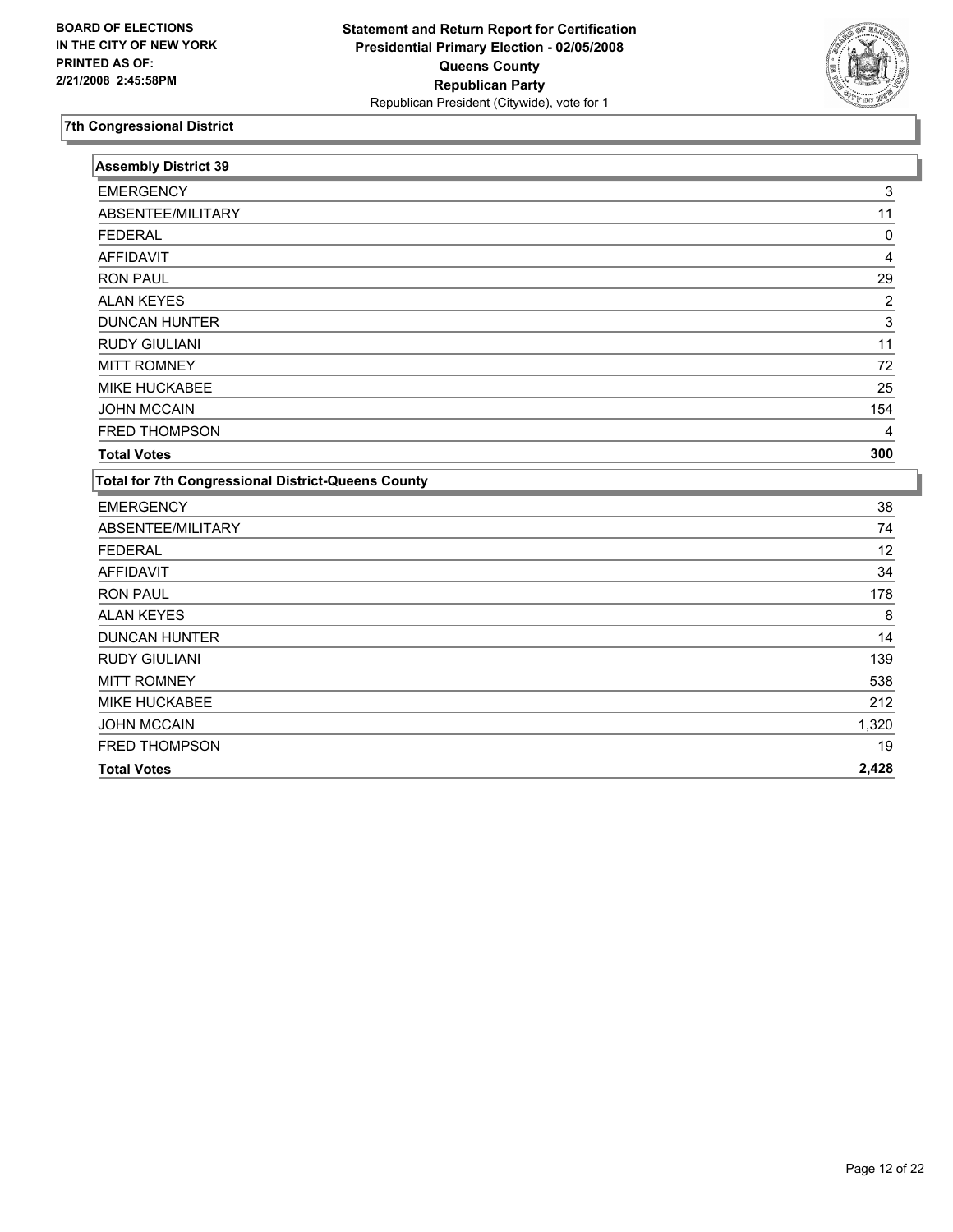

| <b>Assembly District 22</b> |                         |
|-----------------------------|-------------------------|
| <b>EMERGENCY</b>            | 0                       |
| ABSENTEE/MILITARY           | 0                       |
| <b>FEDERAL</b>              | 0                       |
| <b>AFFIDAVIT</b>            | 0                       |
| <b>RON PAUL</b>             | 1                       |
| <b>ALAN KEYES</b>           | 0                       |
| <b>DUNCAN HUNTER</b>        | 0                       |
| <b>RUDY GIULIANI</b>        | 1                       |
| <b>MITT ROMNEY</b>          | $\overline{\mathbf{c}}$ |
| MIKE HUCKABEE               | 3                       |
| <b>JOHN MCCAIN</b>          | 15                      |
| FRED THOMPSON               | 0                       |
| <b>Total Votes</b>          | 22                      |
| <b>Assembly District 23</b> |                         |
| <b>EMERGENCY</b>            | 15                      |
| ABSENTEE/MILITARY           | 41                      |
| <b>FEDERAL</b>              | 6                       |
| <b>AFFIDAVIT</b>            | 13                      |
| <b>RON PAUL</b>             | 57                      |
| <b>ALAN KEYES</b>           | 6                       |
| <b>DUNCAN HUNTER</b>        | 1                       |
| <b>RUDY GIULIANI</b>        | 74                      |
| <b>MITT ROMNEY</b>          | 472                     |
| MIKE HUCKABEE               | 92                      |
| <b>JOHN MCCAIN</b>          | 1,119                   |
| FRED THOMPSON               | 12                      |
| <b>Total Votes</b>          | 1,833                   |
| <b>Assembly District 24</b> |                         |
| <b>EMERGENCY</b>            | 1                       |
| ABSENTEE/MILITARY           | 18                      |
| <b>FEDERAL</b>              | 4                       |
| <b>AFFIDAVIT</b>            | 10                      |
| <b>RON PAUL</b>             | 37                      |
| <b>ALAN KEYES</b>           | $\overline{a}$          |
| <b>DUNCAN HUNTER</b>        | $\overline{2}$          |
| <b>RUDY GIULIANI</b>        | 25                      |
| <b>MITT ROMNEY</b>          | 194                     |
| MIKE HUCKABEE               | 41                      |
| <b>JOHN MCCAIN</b>          | 330                     |
| FRED THOMPSON               | 2                       |
| <b>Total Votes</b>          | 633                     |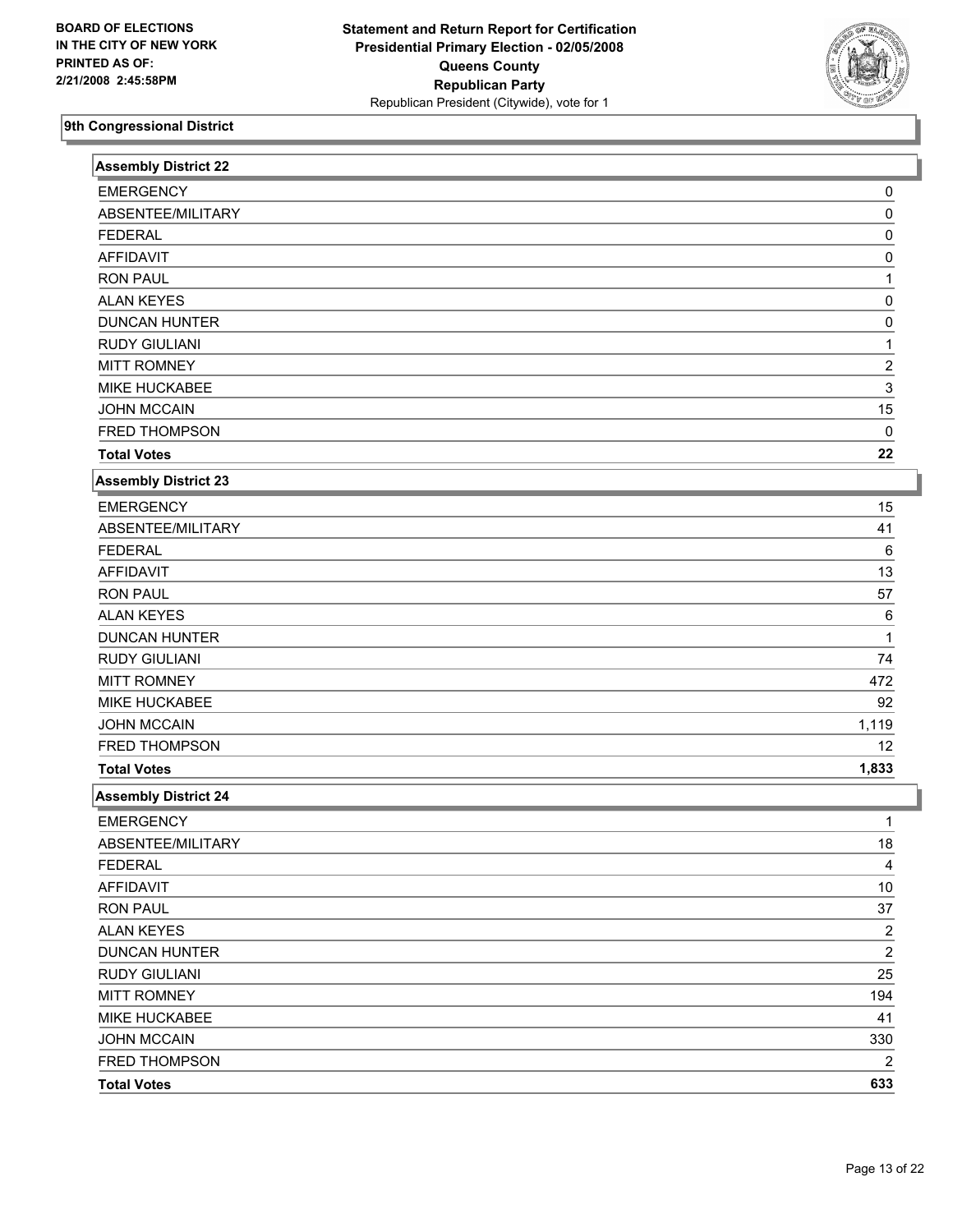

| Assembly District 25        |                |
|-----------------------------|----------------|
| <b>EMERGENCY</b>            | 2              |
| ABSENTEE/MILITARY           | 5              |
| <b>FEDERAL</b>              | 3              |
| <b>AFFIDAVIT</b>            | 4              |
| <b>RON PAUL</b>             | 26             |
| <b>ALAN KEYES</b>           | $\overline{c}$ |
| <b>DUNCAN HUNTER</b>        |                |
| <b>RUDY GIULIANI</b>        | 15             |
| <b>MITT ROMNEY</b>          | 95             |
| MIKE HUCKABEE               | 28             |
| <b>JOHN MCCAIN</b>          | 221            |
| FRED THOMPSON               |                |
| <b>Total Votes</b>          | 389            |
| <b>Assembly District 26</b> |                |
| <b>EMERGENCY</b>            |                |
| ABSENTEE/MILITARY           |                |
| <b>FEDERAL</b>              | 0              |
| <b>AFFIDAVIT</b>            |                |
| <b>RON PAUL</b>             |                |
| <b>ALAN KEYES</b>           | 0              |
| <b>DUNCAN HUNTER</b>        | 1              |
| <b>RUDY GIULIANI</b>        | 0              |
| <b>MITT ROMNEY</b>          | 5              |
| MIKE HUCKABEE               | $\overline{2}$ |
| <b>JOHN MCCAIN</b>          | 14             |
| FRED THOMPSON               | 1              |
| <b>Total Votes</b>          | 24             |
| <b>Assembly District 27</b> |                |
| <b>EMERGENCY</b>            | 4              |
| ABSENTEE/MILITARY           | 26             |
| <b>FEDERAL</b>              | 7              |
| <b>AFFIDAVIT</b>            | 6              |
| <b>RON PAUL</b>             | 37             |
| <b>ALAN KEYES</b>           | $\overline{2}$ |
| <b>DUNCAN HUNTER</b>        | $\mathbf{3}$   |
| <b>RUDY GIULIANI</b>        | 33             |
| <b>MITT ROMNEY</b>          | 186            |
| MIKE HUCKABEE               | 38             |
| <b>JOHN MCCAIN</b>          | 355            |
| FRED THOMPSON               | 7              |
| <b>Total Votes</b>          | 661            |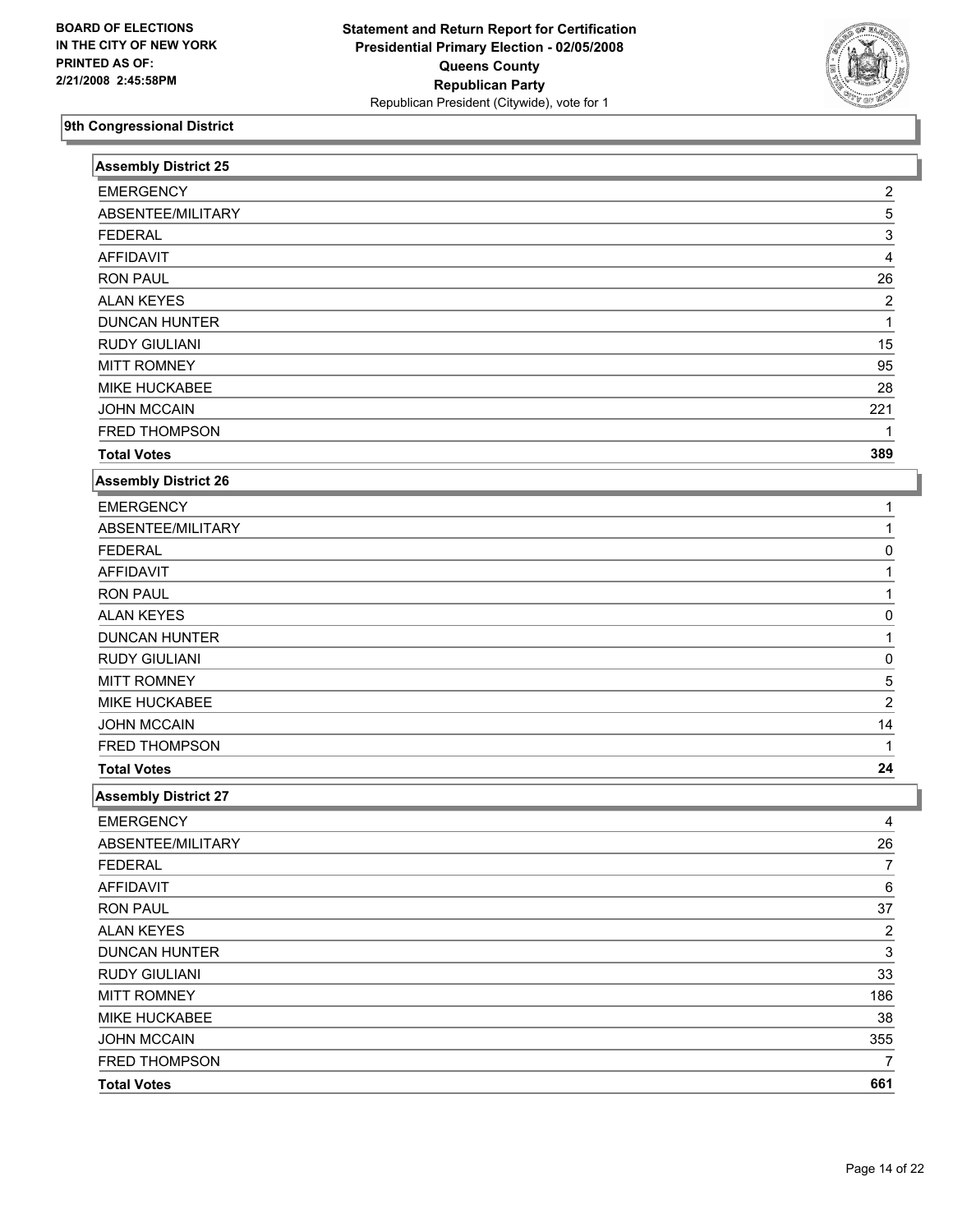

| <b>EMERGENCY</b><br>33<br>ABSENTEE/MILITARY<br>67<br><b>FEDERAL</b><br>15<br><b>AFFIDAVIT</b><br>19<br><b>RON PAUL</b><br>125<br><b>ALAN KEYES</b><br>9<br><b>DUNCAN HUNTER</b><br><b>RUDY GIULIANI</b><br>92<br><b>MITT ROMNEY</b><br>618<br>MIKE HUCKABEE<br>132<br><b>JOHN MCCAIN</b><br>1,404<br>FRED THOMPSON<br>24<br>2,405<br><b>Total Votes</b><br><b>Assembly District 29</b><br><b>EMERGENCY</b><br>0<br>ABSENTEE/MILITARY<br>0<br><b>FEDERAL</b><br>0<br><b>AFFIDAVIT</b><br>0<br><b>RON PAUL</b><br>0<br><b>ALAN KEYES</b><br>0<br><b>DUNCAN HUNTER</b><br>0<br><b>RUDY GIULIANI</b><br><b>MITT ROMNEY</b><br>0<br>MIKE HUCKABEE<br><b>JOHN MCCAIN</b><br>0<br>FRED THOMPSON<br>0<br><b>Total Votes</b><br>$\mathbf 2$<br><b>Assembly District 30</b><br><b>EMERGENCY</b><br>4<br>ABSENTEE/MILITARY<br>10<br><b>FEDERAL</b><br>0<br>5<br><b>AFFIDAVIT</b><br>$20\,$<br><b>RON PAUL</b><br>$\overline{c}$<br><b>ALAN KEYES</b><br>0<br><b>DUNCAN HUNTER</b><br><b>RUDY GIULIANI</b><br>18<br><b>MITT ROMNEY</b><br>90<br>MIKE HUCKABEE<br>12<br><b>JOHN MCCAIN</b><br>270<br>FRED THOMPSON<br>3<br>415<br><b>Total Votes</b> | <b>Assembly District 28</b> |  |
|-----------------------------------------------------------------------------------------------------------------------------------------------------------------------------------------------------------------------------------------------------------------------------------------------------------------------------------------------------------------------------------------------------------------------------------------------------------------------------------------------------------------------------------------------------------------------------------------------------------------------------------------------------------------------------------------------------------------------------------------------------------------------------------------------------------------------------------------------------------------------------------------------------------------------------------------------------------------------------------------------------------------------------------------------------------------------------------------------------------------------------------------|-----------------------------|--|
|                                                                                                                                                                                                                                                                                                                                                                                                                                                                                                                                                                                                                                                                                                                                                                                                                                                                                                                                                                                                                                                                                                                                         |                             |  |
|                                                                                                                                                                                                                                                                                                                                                                                                                                                                                                                                                                                                                                                                                                                                                                                                                                                                                                                                                                                                                                                                                                                                         |                             |  |
|                                                                                                                                                                                                                                                                                                                                                                                                                                                                                                                                                                                                                                                                                                                                                                                                                                                                                                                                                                                                                                                                                                                                         |                             |  |
|                                                                                                                                                                                                                                                                                                                                                                                                                                                                                                                                                                                                                                                                                                                                                                                                                                                                                                                                                                                                                                                                                                                                         |                             |  |
|                                                                                                                                                                                                                                                                                                                                                                                                                                                                                                                                                                                                                                                                                                                                                                                                                                                                                                                                                                                                                                                                                                                                         |                             |  |
|                                                                                                                                                                                                                                                                                                                                                                                                                                                                                                                                                                                                                                                                                                                                                                                                                                                                                                                                                                                                                                                                                                                                         |                             |  |
|                                                                                                                                                                                                                                                                                                                                                                                                                                                                                                                                                                                                                                                                                                                                                                                                                                                                                                                                                                                                                                                                                                                                         |                             |  |
|                                                                                                                                                                                                                                                                                                                                                                                                                                                                                                                                                                                                                                                                                                                                                                                                                                                                                                                                                                                                                                                                                                                                         |                             |  |
|                                                                                                                                                                                                                                                                                                                                                                                                                                                                                                                                                                                                                                                                                                                                                                                                                                                                                                                                                                                                                                                                                                                                         |                             |  |
|                                                                                                                                                                                                                                                                                                                                                                                                                                                                                                                                                                                                                                                                                                                                                                                                                                                                                                                                                                                                                                                                                                                                         |                             |  |
|                                                                                                                                                                                                                                                                                                                                                                                                                                                                                                                                                                                                                                                                                                                                                                                                                                                                                                                                                                                                                                                                                                                                         |                             |  |
|                                                                                                                                                                                                                                                                                                                                                                                                                                                                                                                                                                                                                                                                                                                                                                                                                                                                                                                                                                                                                                                                                                                                         |                             |  |
|                                                                                                                                                                                                                                                                                                                                                                                                                                                                                                                                                                                                                                                                                                                                                                                                                                                                                                                                                                                                                                                                                                                                         |                             |  |
|                                                                                                                                                                                                                                                                                                                                                                                                                                                                                                                                                                                                                                                                                                                                                                                                                                                                                                                                                                                                                                                                                                                                         |                             |  |
|                                                                                                                                                                                                                                                                                                                                                                                                                                                                                                                                                                                                                                                                                                                                                                                                                                                                                                                                                                                                                                                                                                                                         |                             |  |
|                                                                                                                                                                                                                                                                                                                                                                                                                                                                                                                                                                                                                                                                                                                                                                                                                                                                                                                                                                                                                                                                                                                                         |                             |  |
|                                                                                                                                                                                                                                                                                                                                                                                                                                                                                                                                                                                                                                                                                                                                                                                                                                                                                                                                                                                                                                                                                                                                         |                             |  |
|                                                                                                                                                                                                                                                                                                                                                                                                                                                                                                                                                                                                                                                                                                                                                                                                                                                                                                                                                                                                                                                                                                                                         |                             |  |
|                                                                                                                                                                                                                                                                                                                                                                                                                                                                                                                                                                                                                                                                                                                                                                                                                                                                                                                                                                                                                                                                                                                                         |                             |  |
|                                                                                                                                                                                                                                                                                                                                                                                                                                                                                                                                                                                                                                                                                                                                                                                                                                                                                                                                                                                                                                                                                                                                         |                             |  |
|                                                                                                                                                                                                                                                                                                                                                                                                                                                                                                                                                                                                                                                                                                                                                                                                                                                                                                                                                                                                                                                                                                                                         |                             |  |
|                                                                                                                                                                                                                                                                                                                                                                                                                                                                                                                                                                                                                                                                                                                                                                                                                                                                                                                                                                                                                                                                                                                                         |                             |  |
|                                                                                                                                                                                                                                                                                                                                                                                                                                                                                                                                                                                                                                                                                                                                                                                                                                                                                                                                                                                                                                                                                                                                         |                             |  |
|                                                                                                                                                                                                                                                                                                                                                                                                                                                                                                                                                                                                                                                                                                                                                                                                                                                                                                                                                                                                                                                                                                                                         |                             |  |
|                                                                                                                                                                                                                                                                                                                                                                                                                                                                                                                                                                                                                                                                                                                                                                                                                                                                                                                                                                                                                                                                                                                                         |                             |  |
|                                                                                                                                                                                                                                                                                                                                                                                                                                                                                                                                                                                                                                                                                                                                                                                                                                                                                                                                                                                                                                                                                                                                         |                             |  |
|                                                                                                                                                                                                                                                                                                                                                                                                                                                                                                                                                                                                                                                                                                                                                                                                                                                                                                                                                                                                                                                                                                                                         |                             |  |
|                                                                                                                                                                                                                                                                                                                                                                                                                                                                                                                                                                                                                                                                                                                                                                                                                                                                                                                                                                                                                                                                                                                                         |                             |  |
|                                                                                                                                                                                                                                                                                                                                                                                                                                                                                                                                                                                                                                                                                                                                                                                                                                                                                                                                                                                                                                                                                                                                         |                             |  |
|                                                                                                                                                                                                                                                                                                                                                                                                                                                                                                                                                                                                                                                                                                                                                                                                                                                                                                                                                                                                                                                                                                                                         |                             |  |
|                                                                                                                                                                                                                                                                                                                                                                                                                                                                                                                                                                                                                                                                                                                                                                                                                                                                                                                                                                                                                                                                                                                                         |                             |  |
|                                                                                                                                                                                                                                                                                                                                                                                                                                                                                                                                                                                                                                                                                                                                                                                                                                                                                                                                                                                                                                                                                                                                         |                             |  |
|                                                                                                                                                                                                                                                                                                                                                                                                                                                                                                                                                                                                                                                                                                                                                                                                                                                                                                                                                                                                                                                                                                                                         |                             |  |
|                                                                                                                                                                                                                                                                                                                                                                                                                                                                                                                                                                                                                                                                                                                                                                                                                                                                                                                                                                                                                                                                                                                                         |                             |  |
|                                                                                                                                                                                                                                                                                                                                                                                                                                                                                                                                                                                                                                                                                                                                                                                                                                                                                                                                                                                                                                                                                                                                         |                             |  |
|                                                                                                                                                                                                                                                                                                                                                                                                                                                                                                                                                                                                                                                                                                                                                                                                                                                                                                                                                                                                                                                                                                                                         |                             |  |
|                                                                                                                                                                                                                                                                                                                                                                                                                                                                                                                                                                                                                                                                                                                                                                                                                                                                                                                                                                                                                                                                                                                                         |                             |  |
|                                                                                                                                                                                                                                                                                                                                                                                                                                                                                                                                                                                                                                                                                                                                                                                                                                                                                                                                                                                                                                                                                                                                         |                             |  |
|                                                                                                                                                                                                                                                                                                                                                                                                                                                                                                                                                                                                                                                                                                                                                                                                                                                                                                                                                                                                                                                                                                                                         |                             |  |
|                                                                                                                                                                                                                                                                                                                                                                                                                                                                                                                                                                                                                                                                                                                                                                                                                                                                                                                                                                                                                                                                                                                                         |                             |  |
|                                                                                                                                                                                                                                                                                                                                                                                                                                                                                                                                                                                                                                                                                                                                                                                                                                                                                                                                                                                                                                                                                                                                         |                             |  |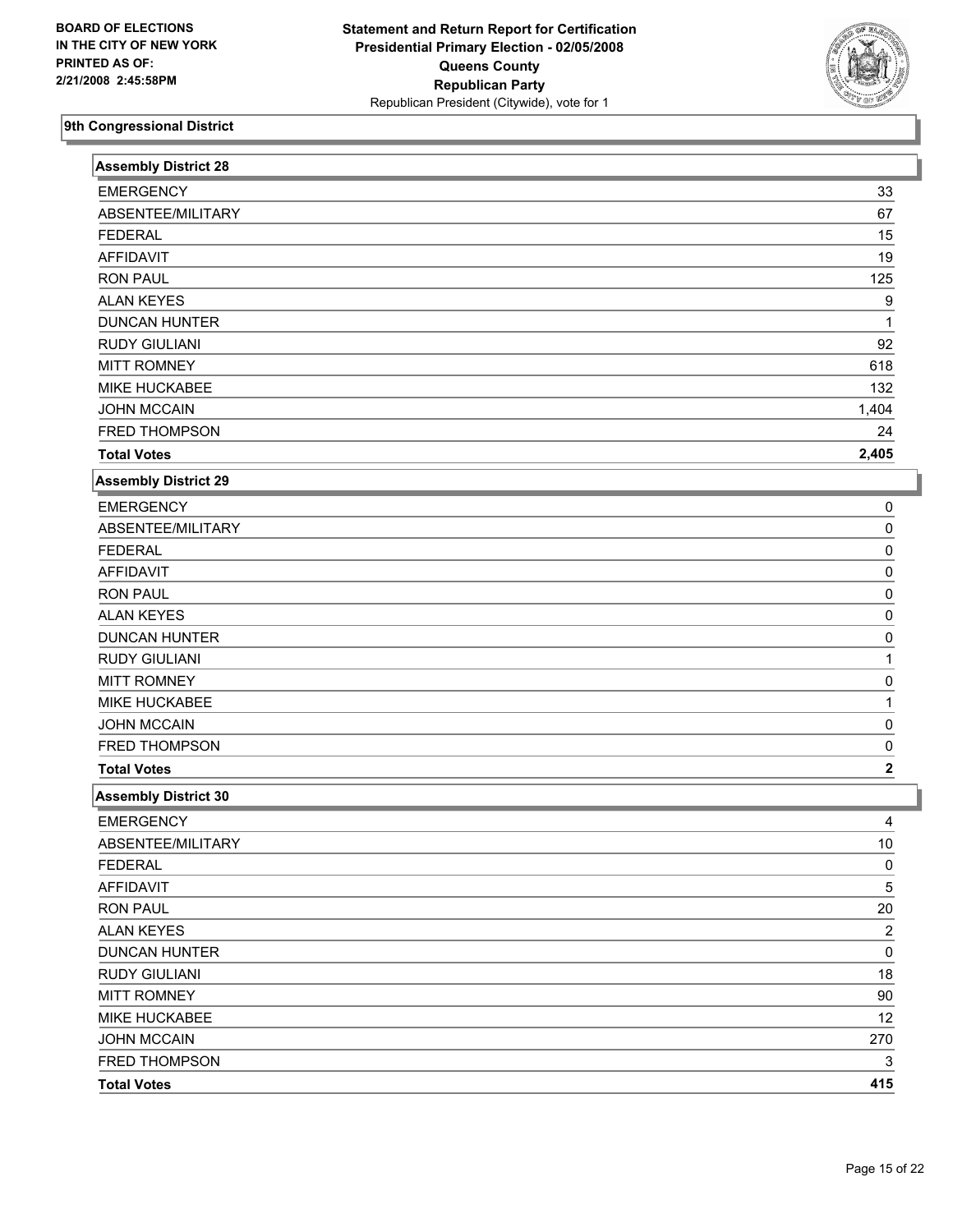

| <b>Assembly District 31</b> |                         |
|-----------------------------|-------------------------|
| <b>EMERGENCY</b>            | 0                       |
| ABSENTEE/MILITARY           | 1                       |
| <b>FEDERAL</b>              | 0                       |
| <b>AFFIDAVIT</b>            | 0                       |
| <b>RON PAUL</b>             |                         |
| <b>ALAN KEYES</b>           | 0                       |
| <b>DUNCAN HUNTER</b>        | 0                       |
| <b>RUDY GIULIANI</b>        |                         |
| <b>MITT ROMNEY</b>          | 3                       |
| MIKE HUCKABEE               |                         |
| <b>JOHN MCCAIN</b>          | 0                       |
| FRED THOMPSON               | 0                       |
| <b>Total Votes</b>          | 6                       |
| <b>Assembly District 35</b> |                         |
| <b>EMERGENCY</b>            | 3                       |
| ABSENTEE/MILITARY           | 2                       |
| <b>FEDERAL</b>              | $\overline{\mathbf{c}}$ |
| <b>AFFIDAVIT</b>            | 3                       |
| <b>RON PAUL</b>             | 8                       |
| <b>ALAN KEYES</b>           | 0                       |
| <b>DUNCAN HUNTER</b>        | 0                       |
| <b>RUDY GIULIANI</b>        | 3                       |
| <b>MITT ROMNEY</b>          | 13                      |
| MIKE HUCKABEE               | 3                       |
| <b>JOHN MCCAIN</b>          | 33                      |
| FRED THOMPSON               | 1                       |
| <b>Total Votes</b>          | 61                      |
| <b>Assembly District 37</b> |                         |
| <b>EMERGENCY</b>            | T                       |
| ABSENTEE/MILITARY           | 3                       |
| <b>FEDERAL</b>              | 0                       |
| <b>AFFIDAVIT</b>            | 0                       |
| <b>RON PAUL</b>             | 6                       |
| <b>ALAN KEYES</b>           | 1                       |
| <b>DUNCAN HUNTER</b>        | 0                       |
| <b>RUDY GIULIANI</b>        | $\overline{7}$          |
| <b>MITT ROMNEY</b>          | $16$                    |
| MIKE HUCKABEE               | 3                       |
| <b>JOHN MCCAIN</b>          | 37                      |
| FRED THOMPSON               | 0                       |
| <b>Total Votes</b>          | 70                      |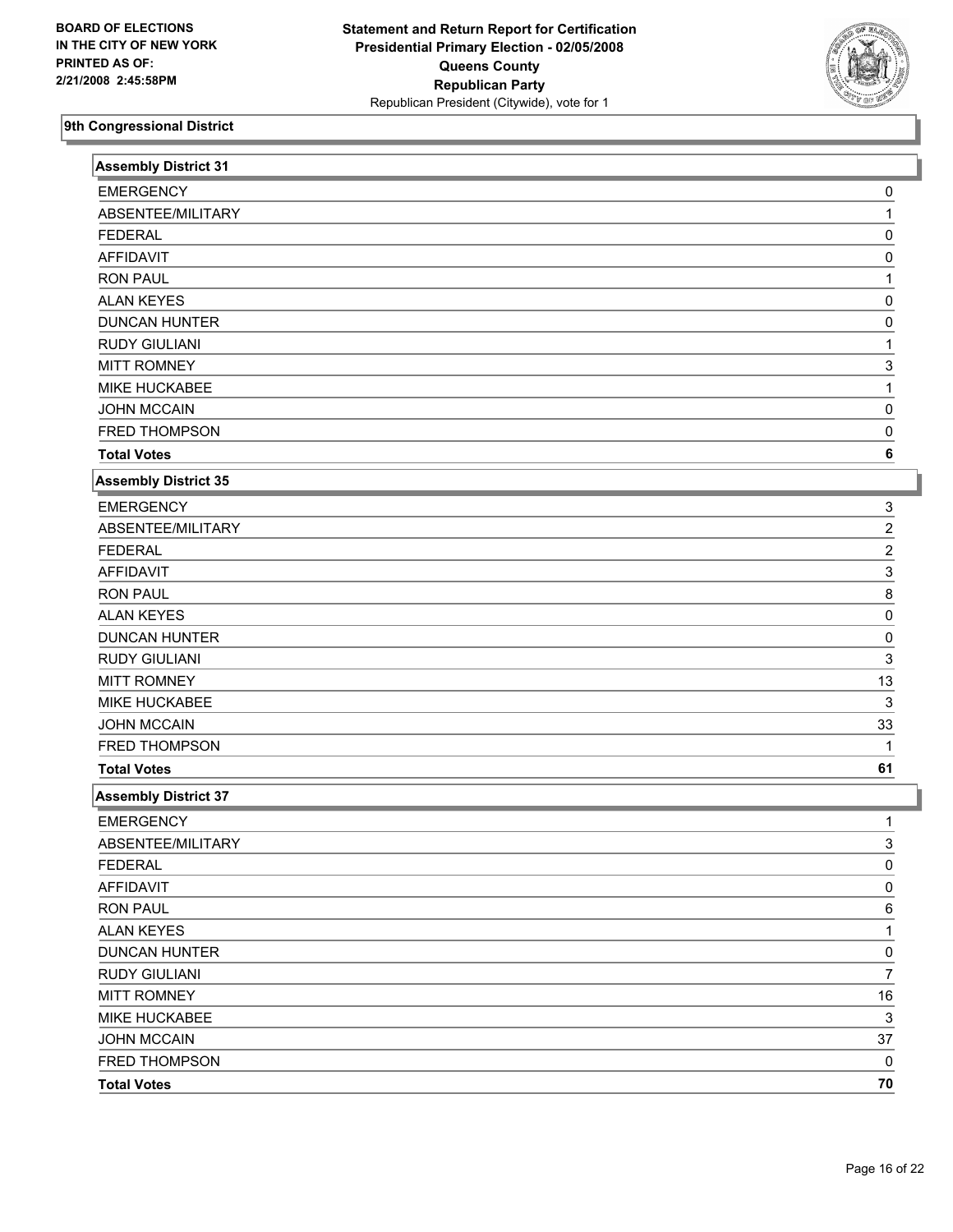

| <b>Assembly District 38</b>                               |       |
|-----------------------------------------------------------|-------|
| <b>EMERGENCY</b>                                          |       |
| ABSENTEE/MILITARY                                         | 28    |
| <b>FEDERAL</b>                                            | 4     |
| <b>AFFIDAVIT</b>                                          | 6     |
| <b>RON PAUL</b>                                           | 50    |
| <b>ALAN KEYES</b>                                         | 4     |
| <b>DUNCAN HUNTER</b>                                      | 3     |
| <b>RUDY GIULIANI</b>                                      | 38    |
| <b>MITT ROMNEY</b>                                        | 214   |
| <b>MIKE HUCKABEE</b>                                      | 70    |
| <b>JOHN MCCAIN</b>                                        | 486   |
| FRED THOMPSON                                             | 5     |
| <b>Total Votes</b>                                        | 870   |
| <b>Total for 9th Congressional District-Queens County</b> |       |
| <b>EMERGENCY</b>                                          | 65    |
| ABSENTEE/MILITARY                                         | 202   |
| <b>FEDERAL</b>                                            | 41    |
| <b>AFFIDAVIT</b>                                          | 67    |
| <b>RON PAUL</b>                                           | 369   |
| <b>ALAN KEYES</b>                                         | 28    |
| <b>DUNCAN HUNTER</b>                                      | 12    |
| <b>RUDY GIULIANI</b>                                      | 308   |
| <b>MITT ROMNEY</b>                                        | 1,908 |
| MIKE HUCKABEE                                             | 426   |
| <b>JOHN MCCAIN</b>                                        | 4,284 |
| FRED THOMPSON                                             | 56    |
| <b>Total Votes</b>                                        | 7,391 |
|                                                           |       |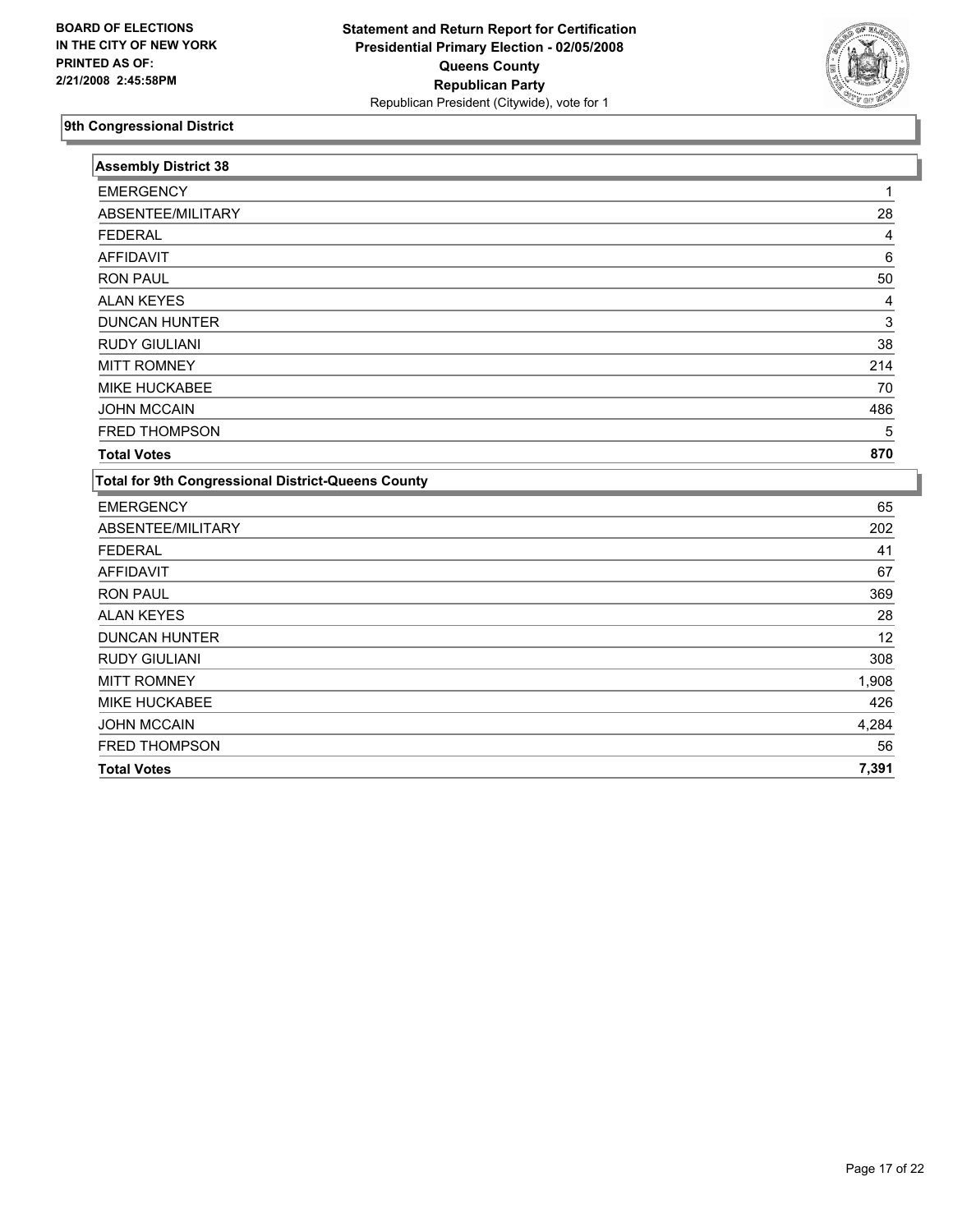

| <b>Assembly District 23</b> |                |
|-----------------------------|----------------|
| <b>EMERGENCY</b>            | 0              |
| ABSENTEE/MILITARY           | 0              |
| <b>FEDERAL</b>              | 0              |
| <b>AFFIDAVIT</b>            | 0              |
| <b>RON PAUL</b>             |                |
| <b>ALAN KEYES</b>           | 0              |
| <b>DUNCAN HUNTER</b>        | 0              |
| <b>RUDY GIULIANI</b>        | 0              |
| <b>MITT ROMNEY</b>          | 0              |
| MIKE HUCKABEE               | 0              |
| <b>JOHN MCCAIN</b>          | 3              |
| FRED THOMPSON               | 0              |
| <b>Total Votes</b>          | 4              |
| <b>Assembly District 30</b> |                |
| <b>EMERGENCY</b>            | 5              |
| ABSENTEE/MILITARY           | 9              |
| <b>FEDERAL</b>              | 0              |
| <b>AFFIDAVIT</b>            | $\overline{2}$ |
| <b>RON PAUL</b>             | 15             |
| <b>ALAN KEYES</b>           | 0              |
| <b>DUNCAN HUNTER</b>        |                |
| <b>RUDY GIULIANI</b>        | 8              |
| <b>MITT ROMNEY</b>          | 60             |
| MIKE HUCKABEE               | 23             |
| <b>JOHN MCCAIN</b>          | 135            |
| FRED THOMPSON               |                |
| <b>Total Votes</b>          | 243            |
| <b>Assembly District 37</b> |                |
| <b>EMERGENCY</b>            | 2              |
| ABSENTEE/MILITARY           | 19             |
| <b>FEDERAL</b>              | $\overline{2}$ |
| <b>AFFIDAVIT</b>            | 6              |
| <b>RON PAUL</b>             | $39\,$         |
| <b>ALAN KEYES</b>           | 4              |
| <b>DUNCAN HUNTER</b>        | 1              |
| <b>RUDY GIULIANI</b>        | 27             |
| <b>MITT ROMNEY</b>          | 77             |
| MIKE HUCKABEE               | 33             |
| <b>JOHN MCCAIN</b>          | 168            |
| FRED THOMPSON               | 4              |
| <b>Total Votes</b>          | 353            |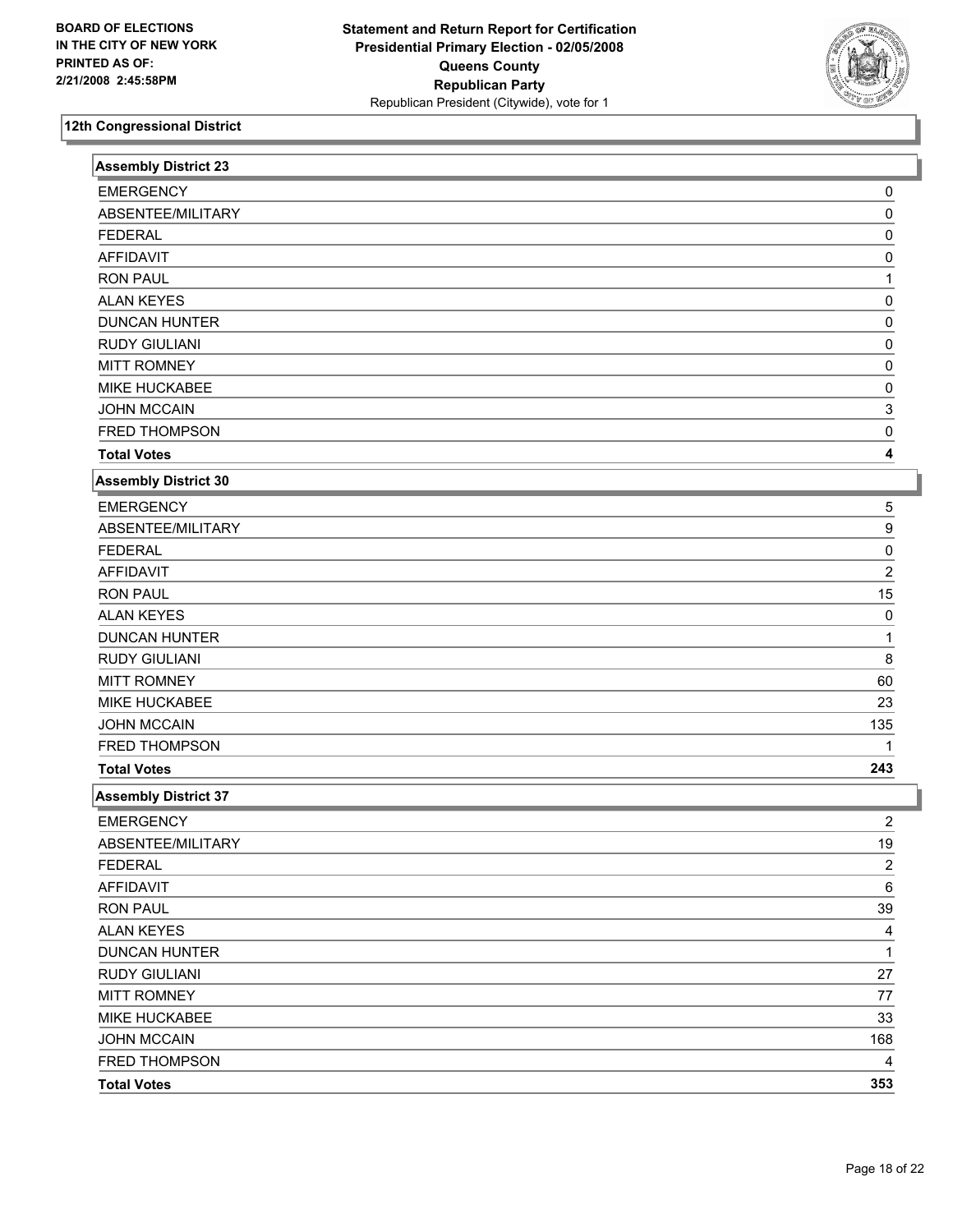

| <b>Assembly District 38</b>                                |                |
|------------------------------------------------------------|----------------|
| <b>EMERGENCY</b>                                           | 6              |
| ABSENTEE/MILITARY                                          | 14             |
| <b>FEDERAL</b>                                             |                |
| <b>AFFIDAVIT</b>                                           | 0              |
| <b>RON PAUL</b>                                            | 29             |
| <b>ALAN KEYES</b>                                          | 0              |
| <b>DUNCAN HUNTER</b>                                       | $\overline{c}$ |
| <b>RUDY GIULIANI</b>                                       | 15             |
| <b>MITT ROMNEY</b>                                         | 58             |
| MIKE HUCKABEE                                              | 20             |
| <b>JOHN MCCAIN</b>                                         | 215            |
| <b>FRED THOMPSON</b>                                       | 4              |
| <b>Total Votes</b>                                         | 343            |
| <b>Total for 12th Congressional District-Queens County</b> |                |
| <b>EMERGENCY</b>                                           | 13             |
| ABSENTEE/MILITARY                                          | 42             |
| <b>FEDERAL</b>                                             | 3              |
| <b>AFFIDAVIT</b>                                           | 8              |
| <b>RON PAUL</b>                                            | 84             |
| <b>ALAN KEYES</b>                                          | 4              |
| <b>DUNCAN HUNTER</b>                                       | 4              |
| <b>RUDY GIULIANI</b>                                       | 50             |
| <b>MITT ROMNEY</b>                                         | 195            |
| <b>MIKE HUCKABEE</b>                                       | 76             |
| <b>JOHN MCCAIN</b>                                         | 521            |
| FRED THOMPSON                                              | 9              |
| <b>Total Votes</b>                                         | 943            |
|                                                            |                |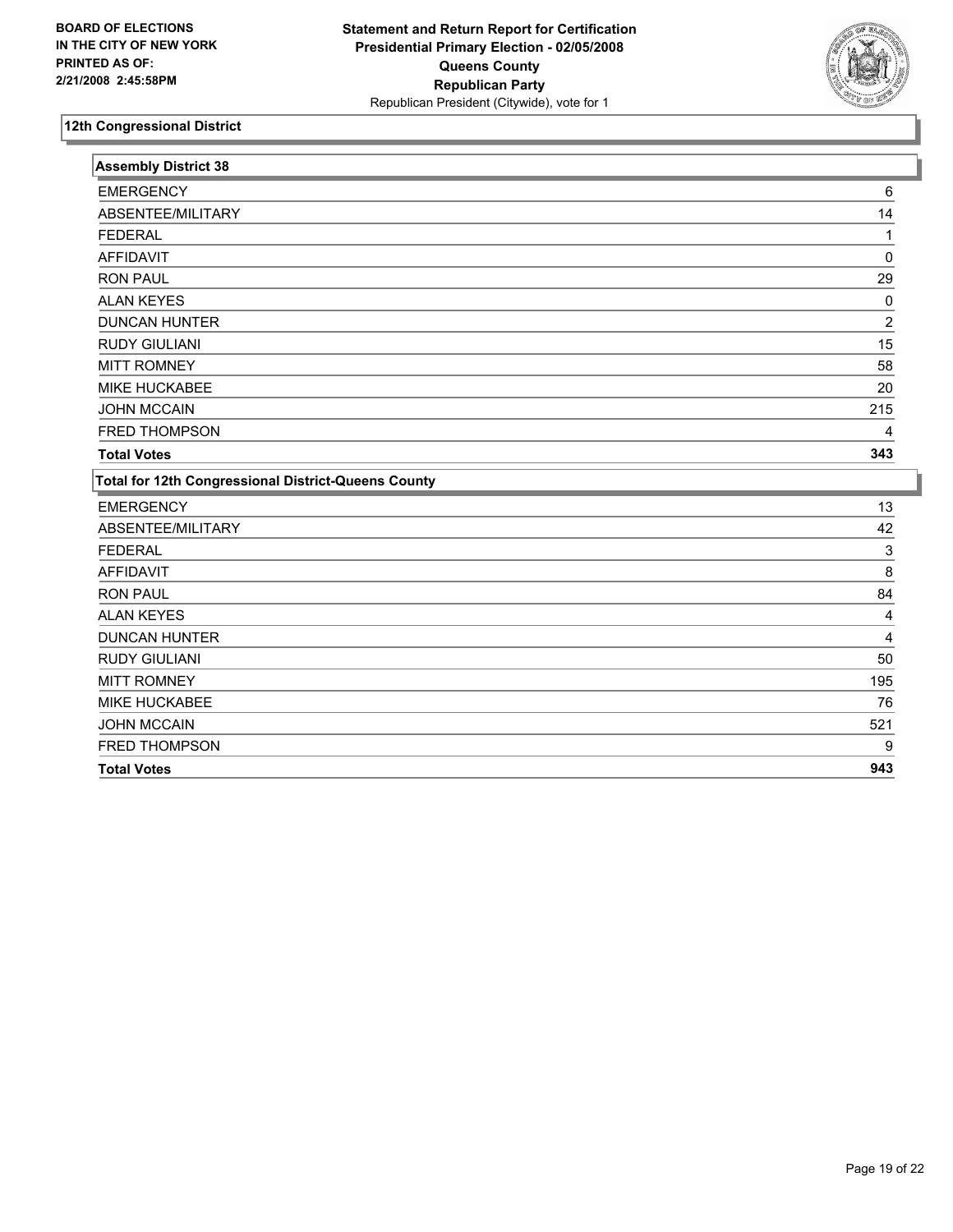

| <b>Assembly District 30</b> |                         |  |
|-----------------------------|-------------------------|--|
| <b>EMERGENCY</b>            | 0                       |  |
| ABSENTEE/MILITARY           | 9                       |  |
| <b>FEDERAL</b>              | $\overline{\mathbf{c}}$ |  |
| <b>AFFIDAVIT</b>            | 8                       |  |
| <b>RON PAUL</b>             | 27                      |  |
| <b>ALAN KEYES</b>           | 1                       |  |
| <b>DUNCAN HUNTER</b>        |                         |  |
| <b>RUDY GIULIANI</b>        | 12                      |  |
| <b>MITT ROMNEY</b>          | 53                      |  |
| MIKE HUCKABEE               | 26                      |  |
| <b>JOHN MCCAIN</b>          | 174                     |  |
| <b>FRED THOMPSON</b>        | 2                       |  |
| <b>Total Votes</b>          | 296                     |  |
| <b>Assembly District 36</b> |                         |  |
| <b>EMERGENCY</b>            | 13                      |  |
| ABSENTEE/MILITARY           | $30\,$                  |  |
| <b>FEDERAL</b>              | 10                      |  |
| <b>AFFIDAVIT</b>            | 35                      |  |
| <b>RON PAUL</b>             | 115                     |  |
| <b>ALAN KEYES</b>           | 3                       |  |
| <b>DUNCAN HUNTER</b>        | 7                       |  |
| <b>RUDY GIULIANI</b>        | 57                      |  |
| <b>MITT ROMNEY</b>          | 265                     |  |
| MIKE HUCKABEE               | 81                      |  |
| <b>JOHN MCCAIN</b>          | 624                     |  |
| FRED THOMPSON               | 8                       |  |
| <b>Total Votes</b>          | 1,160                   |  |
| <b>Assembly District 37</b> |                         |  |
| <b>EMERGENCY</b>            | 1                       |  |
| ABSENTEE/MILITARY           | 10                      |  |
| <b>FEDERAL</b>              | $\pmb{0}$               |  |
| <b>AFFIDAVIT</b>            | 11                      |  |
| <b>RON PAUL</b>             | 33                      |  |
| <b>ALAN KEYES</b>           | 4                       |  |
| <b>DUNCAN HUNTER</b>        | $\overline{\mathbf{c}}$ |  |
| <b>RUDY GIULIANI</b>        | 17                      |  |
| <b>MITT ROMNEY</b>          | 44                      |  |
| MIKE HUCKABEE               | 27                      |  |
| <b>JOHN MCCAIN</b>          | 126                     |  |
| FRED THOMPSON               | 8                       |  |
| <b>Total Votes</b>          | 261                     |  |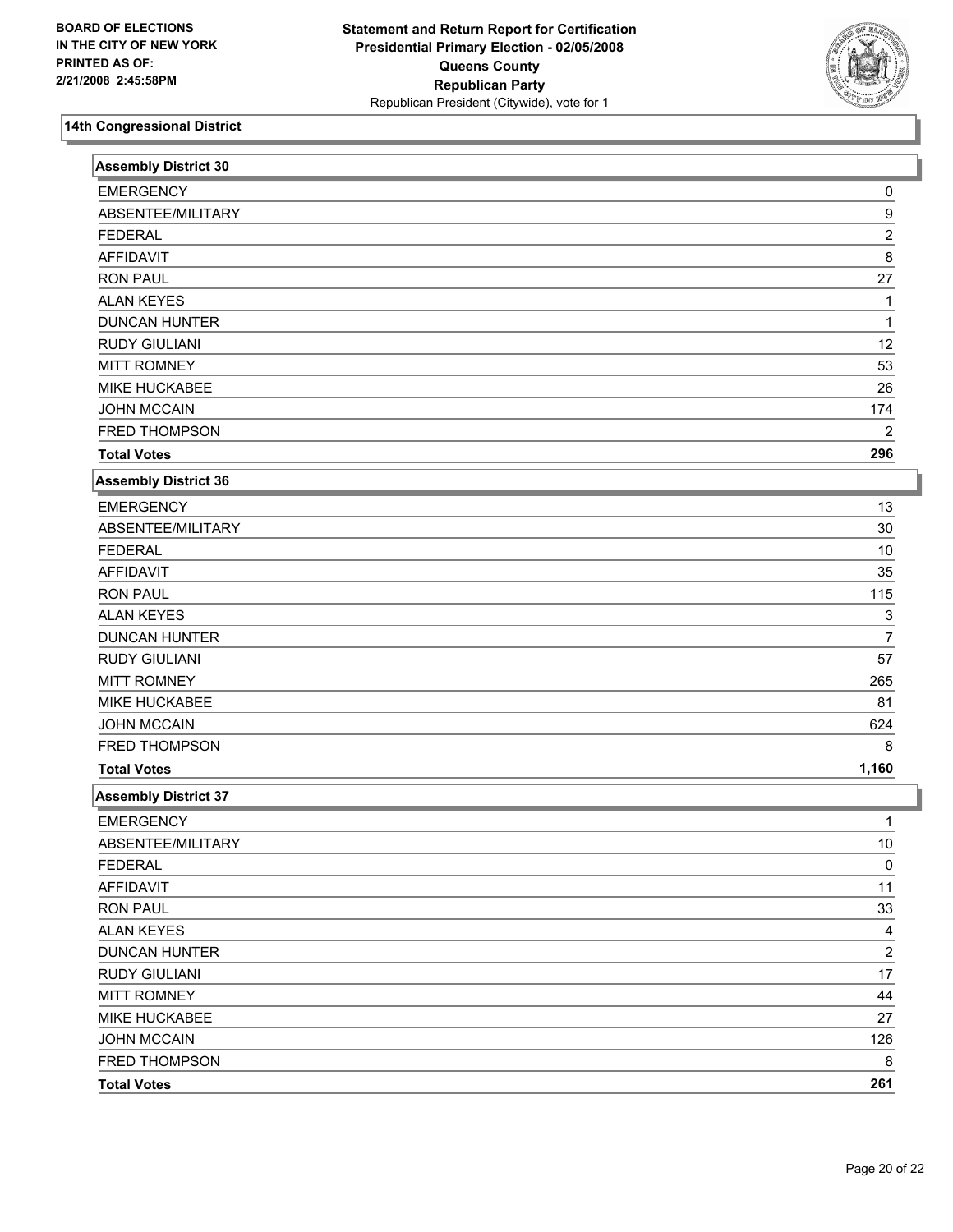

| 14    |
|-------|
| 49    |
| 12    |
| 54    |
| 175   |
| 8     |
| 10    |
| 86    |
| 362   |
| 134   |
| 924   |
| 18    |
| 1,717 |
|       |